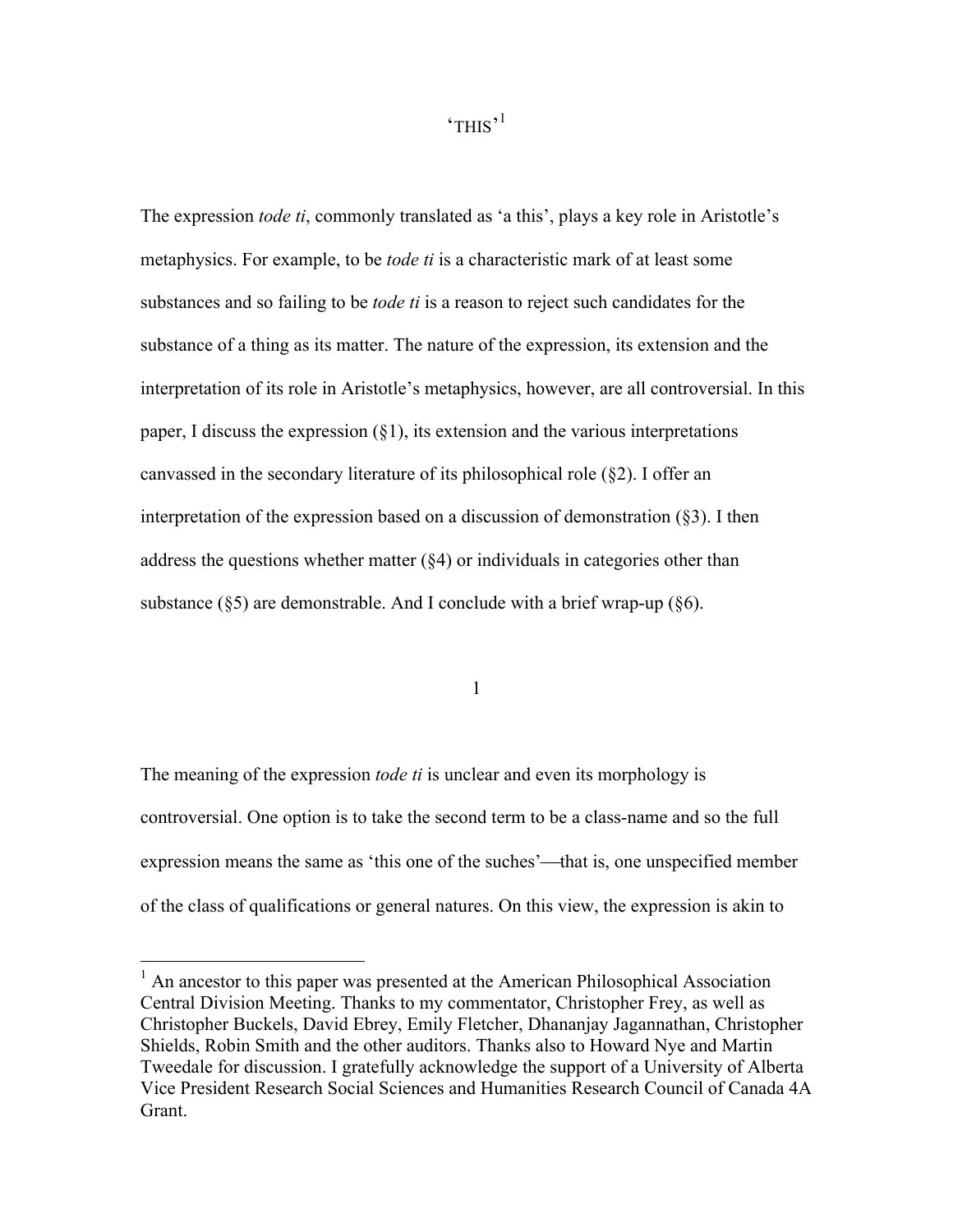*hode ho anthrôpos*, this man. Advocates of this interpretation include Patzig and Frede (1988). Smith (1921) rejects this reading on philological grounds: a more natural expression for 'this one of the suches' would be *tode to ti*, with a definite article between the demonstrative and the class-name.

Another option is to take both terms to be class-names and so the full expression refers to something which is both demonstrable and having a general nature. On this interpretation the expression might be translated 'this such'. Smith influentially advocated this reading and it is endorsed in Owens (1978) and others. However, there are good reasons to reject the reading. First, on this view, the expression is akin to the conjunction *tode kai ti*. Without the conjunction, the expression strains grammaticality. And second, this reading yields an implausible dialectical role for the use of the expression. Advocates of the 'this such' reading tend to view the notion as presupposing several robust alleged Aristotelian theses. For example, Owens (1978, 211-19) views Aristotle's ascription of *tode ti* to substance as characterizing substance as somehow beyond the individual-universal contrast. But, as we shall see in the next section, in Aristotle's uses of the expression he may be relying on an intuitive or pre-theoretical notion.

Finally, some take the first term to be a class-name and so the full expression means the same as 'some one of the thises'—that is, the expression denotes one unspecified member of the class of demonstrables. On this view, the expression is akin to *anthrôpos tis*, a certain man. Smith (1921) rejected this reading on the grounds that Aristotle would not recognize a class characterized by concrete individuality. However, the inference that Smith seems to be ascribing to Aristotle is fallacious: that a class isn't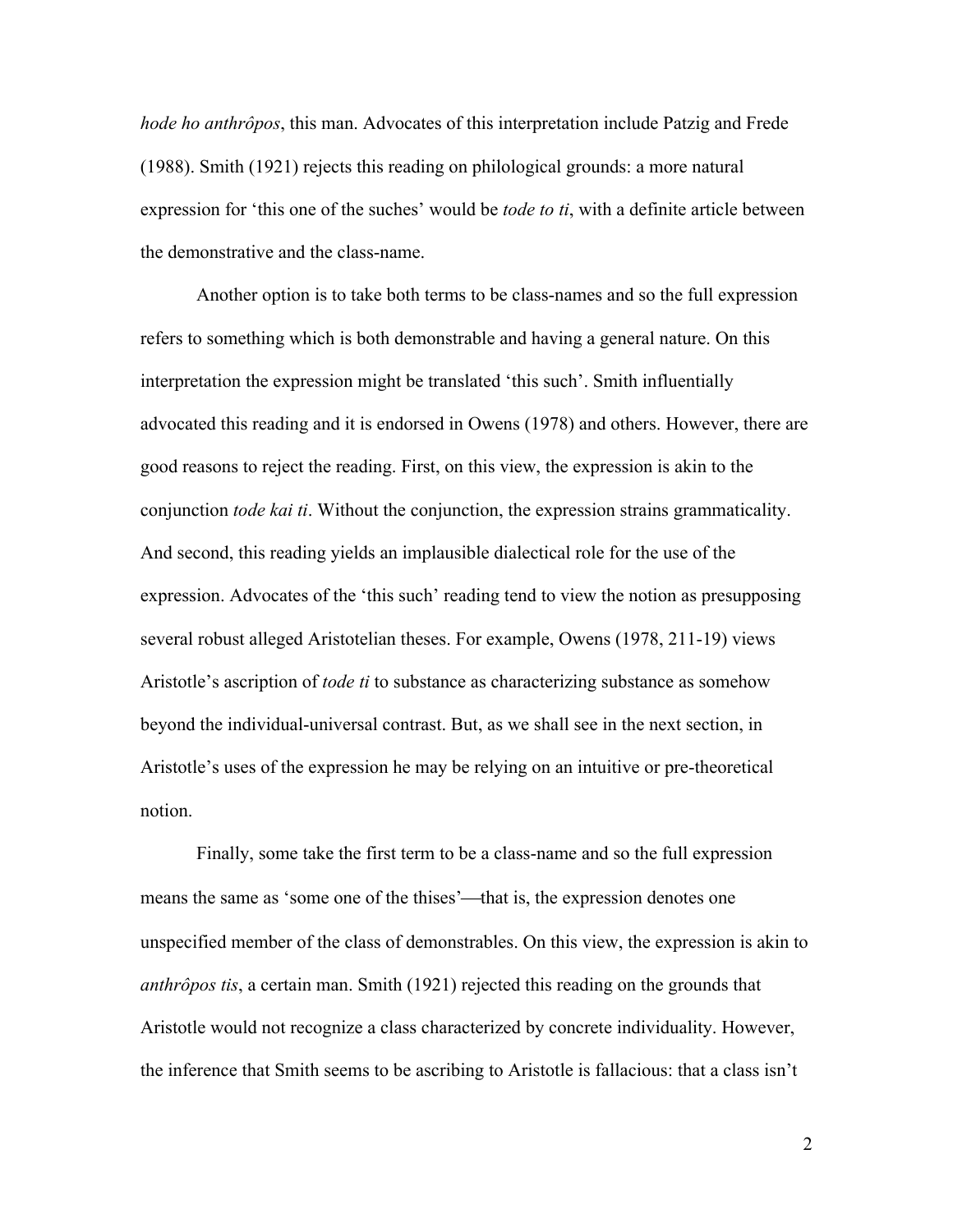*itelf* characterized by concrete individuality fails to entail that there could not be a class whose *members* are characterized by concrete individuality. There is no reason to ascribe this mistake to Aristotle. Moreover, on this reading the class's members are characterized by demonstrability, not concrete individuality. This reading is now perhaps fairly standard, and I will assume it is correct.

Notice, however, that *any* of the above three readings entails that what is *tode ti* is demonstrable. This entailment is commonly but not universally held. For a dissenting view, see Burnyeat (2001, 49 n. 99), who takes *tode* to be a dummy sortal and *ti* a particularizing component; on this reading the expression has no demonstrative element and might be translated as 'a thing of a certain sort' or 'a so-and-so'. But I will not assess this dissension. The aim of the paper is to discuss the significance of taking *tode ti* to entail demonstrability. And although I am following a fairly standard reading, I aim neither to defend further the view that *tode ti* entails demonstrability, nor to adjudicate further among readings with this entailment.

At the risk of pedantry, let me note that the fairly common translation of *tode ti* with the expression *a 'this'* suggests that we are mentioning the demonstrative. In calling something *tode ti*, Aristotle of course does not mean that it is a demonstrative; he implies that it is demonstrable, an item which can be demonstrated as the content of a demonstrative expression. I will use *a this* or *this*, without quotation marks, when a translation of *tode ti* is needed.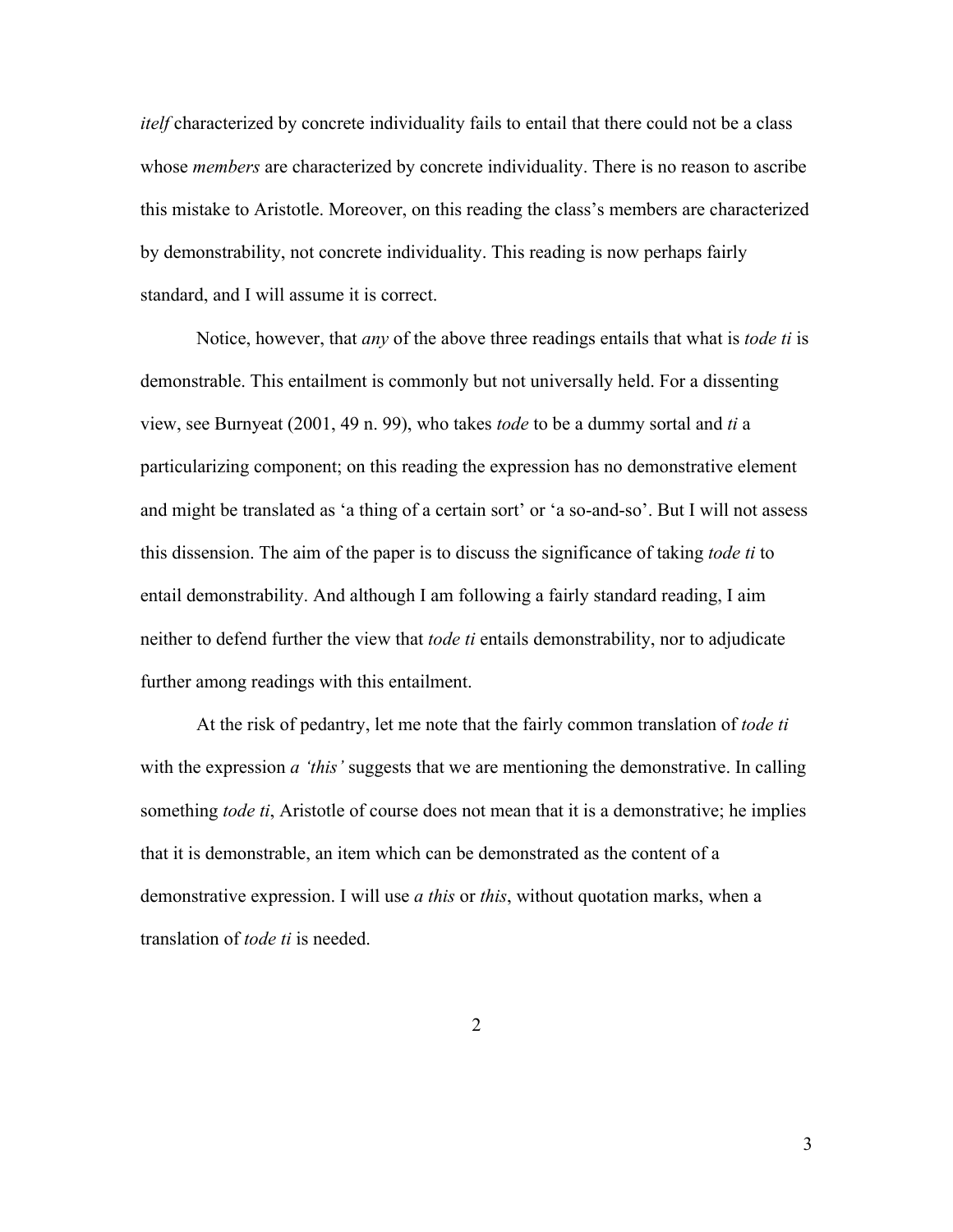I turn to the extension of *tode ti*, and the interpretation of its philosophical role. Aristotle uses the expression in various, seemingly incompatible, ways and so has engendered a wide variety of interpretations. A partial and unsystematic survey of the recent secondary literature yields among interpretations the following referents for *tode ti*:

• a particular: Granger (1980, 595), Kung (1981, 207), Fine (1982, 18), Loux (1991, 8), Yu (1994)

• an individual: Furth (1978, 637), Lear (1980), Whiting (1992, 625)

• a member of an extension and so associated with subjects of predications: Owen (1979, 2)

• something having a structure that is captured by a separate formula or definition: Wedin (2000, 218)

• something definite: Weigelt (2007, 531)

• anything which is both a this and a somewhat; a designated somewhat: Smith (1921, 19)

• sometimes specifies a particular falling under a kind, and sometimes a determinate kind: Gill (1989, 31)

• something determined, and so explanatorily prior to both particulars and universals: Owens (1978, 395)

• substance (perhaps including universal substances): Irwin (1997, 401)

• what can be picked out from its environment as a discrete entity: Sokolonski (1970, 282)

• a complete entity: Loux (1984, 254)

• something separate: Menn (1995, 334)

• something right here: Aygün (2017, 26)

In this section, I will draw on the textual evidence so to offer a *prima facie* argument that

Aristotle views individual substances as demonstrable.

It may be useful to classify the textual evidence under four rough headings—

rough since there is overlap in usage, as we will see. First, the expression *tode ti* is used

to indicate a substance in opposition to items in the nonsubstance categories such as

quality and quantity. For example, see the following passages: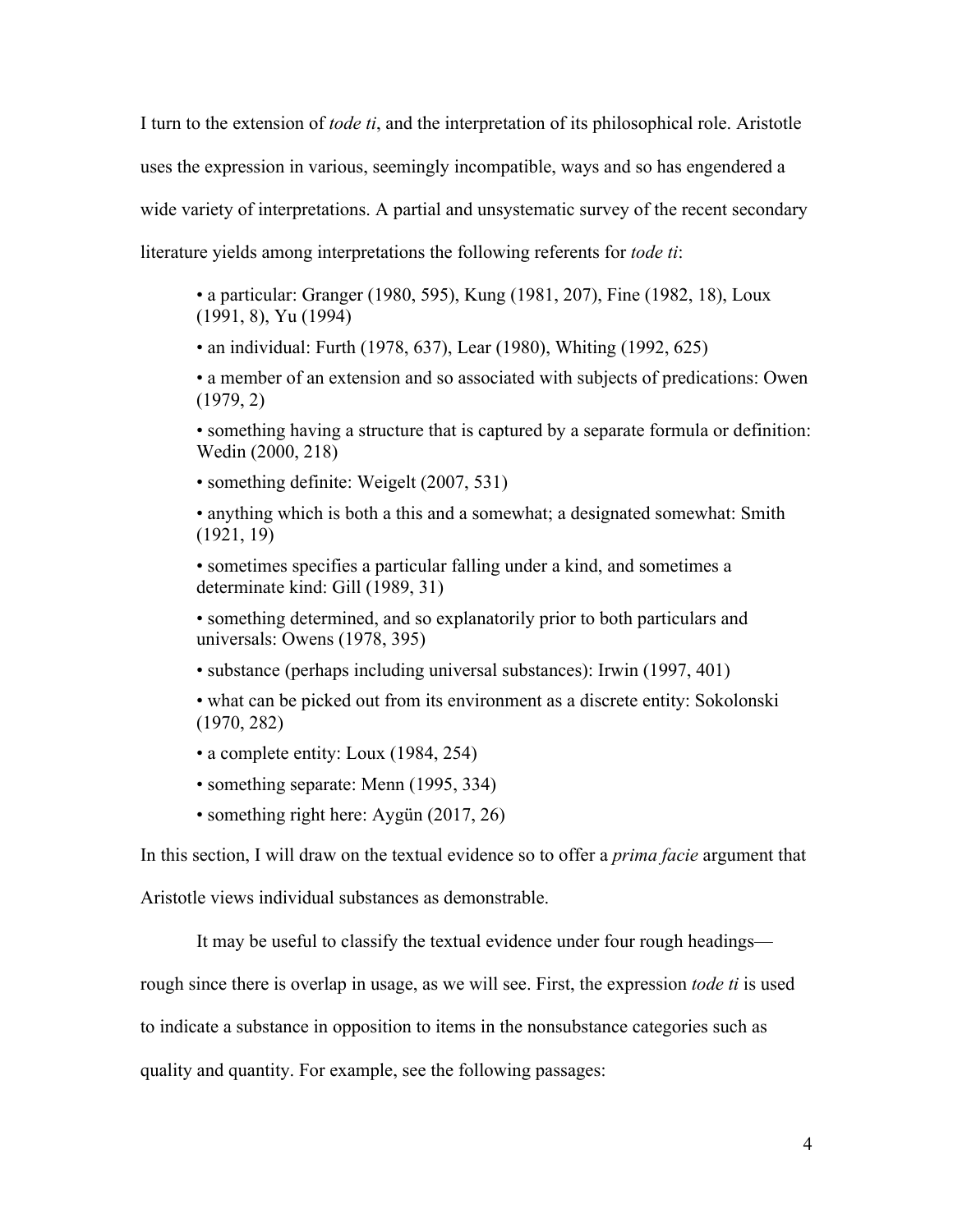**T1** Further, we speak in many ways of what is (for on the one hand it indicates a this, and on the other a quantity or quality or any other of the predicates we have distinguished. (*De An.* 1.5  $\frac{410^4}{3}$ -15) [my translation]<sup>2</sup> ἔτι δὲ πολλαχῶς λεγοµένου τοῦ ὄντος (σηµαίνει γὰρ τὸ µὲν τόδε τι, τὸ δὲ ποσὸν ἢ ποιὸν ἢ καί τινα ἄλλην τῶν διαιρεθεισῶν κατηγοριῶν)

**T2** We speak in many ways of what is, i.e. the ways distinguished earlier in our work on the several ways in which things are spoken of. On the one hand it indicates what a thing is and a this, and on the other of what quality or quantity or any of the other things thus predicated. But while what is is spoken of in these various ways, it is clear that the primary thing that is is what thing is, which indicates substance. (*Metaph.* 7.1 1028<sup>a</sup>10-15) [modified from Bostock (1994)]

> τὸ ὂν λέγεται πολλαχῶς, καθάπερ διειλόµεθα πρότερον ἐν τοῖς περὶ τοῦ ποσαχῶς: σηµαίνει γὰρ τὸ µὲν τί ἐστι καὶ τόδε τι, τὸ δὲ ποιὸν ἢ ποσὸν ἢ τῶν ἄλλων ἕκαστον τῶν οὕτω κατηγορουµένων. τοσαυταχῶς δὲ λεγοµένου τοῦ ὄντος φανερὸν ὅτι τούτων πρῶτον ὂν τὸ τί ἐστιν, ὅπερ σηµαίνει τὴν οὐσίαν

Both **T1** and **T2** contrast a way of speaking of what is that indicates a this with other

categories. **T2** notes that this way of speaking also indicates what a thing is (*to ti esti*) and

a substance (*ousia*); **T2** also explicitly references the *Categories*. Substances are

contrasted with accidents at:

**T3** Again, certain items are not said of some other underlying subject: e.g. whereas what is walking is something different walking (and similarly for what is white), substances, i.e. whatever indicates a this, are not just what they are in virtue of being something different. Well, items which are not said of an underlying subject I call things in themselves, and those which are said of an underlying subject I call accidental. (*APo* 1.4 73b5-10) [modified from Barnes (2002).]

> ἔτι ὁ µὴ καθ᾽ ὑποκειµένου λέγεται ἄλλου τινός, οἷον τὸ βαδίζον ἕτερόν τι ὂν βαδίζον ἐστὶ καὶ τὸ λευκὸν ‹λευκόν›, ἡ δ᾽ οὐσία, καὶ ὅσα τόδε τι σηµαίνει, οὐχ ἕτερόν τι ὄντα ἐστὶν ὅπερ ἐστίν. τὰ µὲν δὴ µὴ καθ᾽ὑποκειµένου καθ᾽ αὑτὰ λέγω, τὰ δὲ καθ᾽ ὑποκειµένου συµβεβηκότα.

<sup>&</sup>lt;sup>2</sup> Except where noted, translations are from the Clarendon Aristotle Series.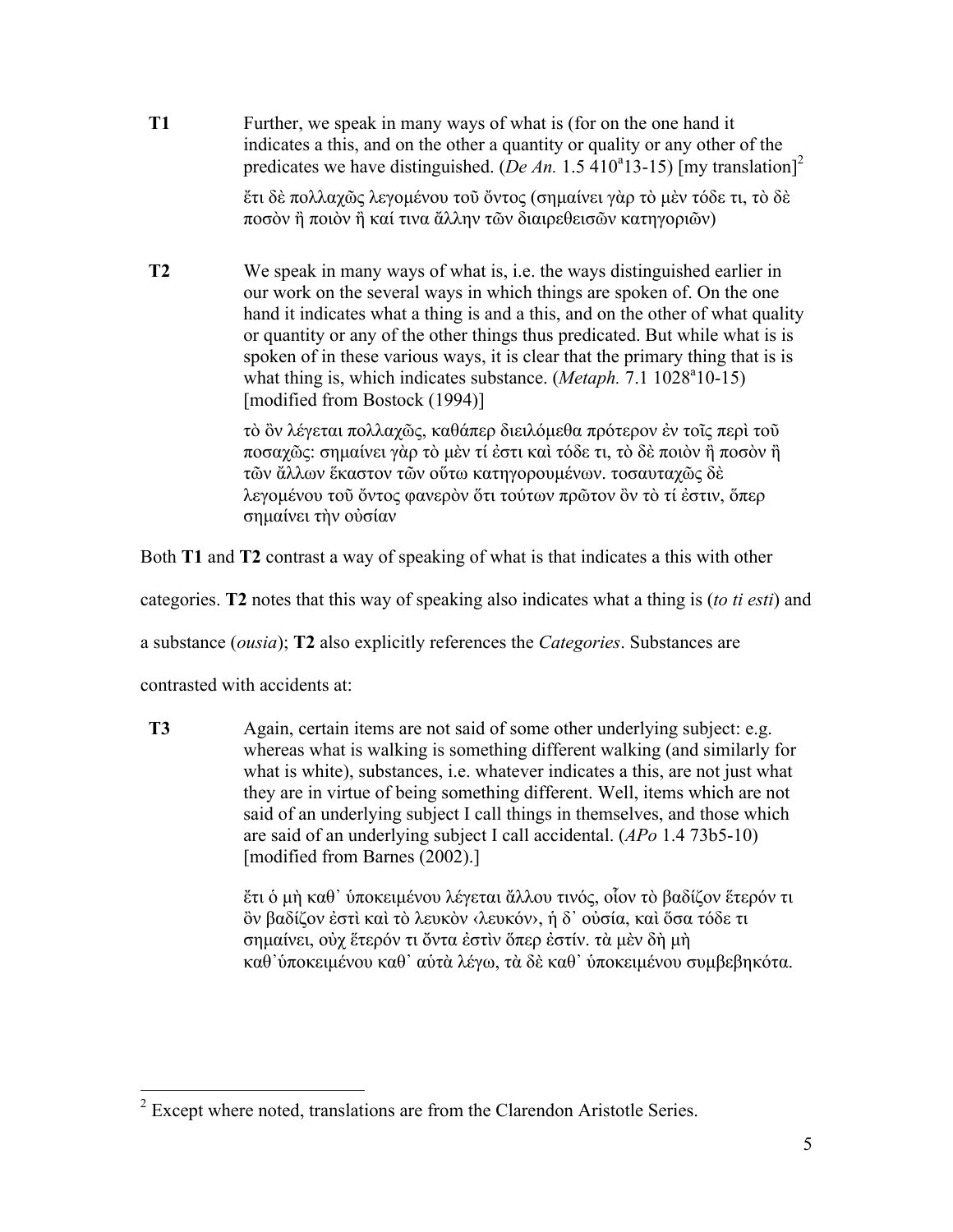Talk of what is not said of an underlying subject in **T3** suggests that Aristotle is speaking of individual substances: Aristotle characterizes such items as not predicated of a subject at for example *Cat*.  $5 \frac{2^{a}11 - 14}$ . Note that in **T3** Aristotle contrasts being a this with being what an item is in virtue of also being something else: I will return to this contrast in the next section of the paper. Other examples of *tode ti* indicating substance in contrast to nonsubstances include  $1030^{\circ}19$ ,  $^{\circ}11$  and  $32^{\circ}15$ .

At other times, the expression indicates substance without an explicit contrast. For example, Aristotle writes: "for a substance is a unitary thing, and indicates a this, as we say" (καὶ γὰρ ἡ οὐσία ἕν τι καὶ τόδε τι σημαίνει, ὡς φαμέν) (*Metaph. 7.*1 1037<sup>b</sup>26-27) [modified from Bostock (1994)]. Cf. 1039<sup>a</sup>30-32, <sup>b</sup>4. And Aristotle sometimes uses a conjunctive expression 'a this and a substance' (*tode ti kai ousian*), which may be pleonastic; see for example  $1060<sup>b</sup>1$ , and compare the following passage:

**T4** Further, it is absurb and impossible that a this and a substance, if it is composed of anything, should be composed not substances, nor of a this, but of a quality. For then the quality, which is not a substance, will be prior to the substance and the this. (*Metaph.* 7.13 1038<sup>b</sup>23-27) ἔτι δὲ καὶ ἀδύνατον καὶ ἄτοπον τὸ τόδε καὶ οὐσίαν, εἰ ἔστιν ἔκ τινων, µὴ

ἐξ οὐσιῶν εἶναι µηδ᾽ ἐκ τοῦ τόδε τι ἀλλ᾽ ἐκ ποιοῦ: πρότερον γὰρ ἔσται µὴ οὐσία τε καὶ τὸ ποιὸν οὐσίας τε καὶ τοῦ τόδε.

In **T4** Aristotle conjoins 'substance' with *to tode*, but the use may be equivalent to *tode ti*  kai ousian at 1060<sup>b</sup>1, as Bostock's translation suggests.

Aristotle also uses the expression to indicate a *mark* of substantiality, and so is used to support or reject a candidate for being the substance of a thing. The expression supports the candidacy of form, the formula, the what a thing is (*ti esti*), and the essence (*to ti ēn einai*). I will discuss this usage below. And the expression is used to reject an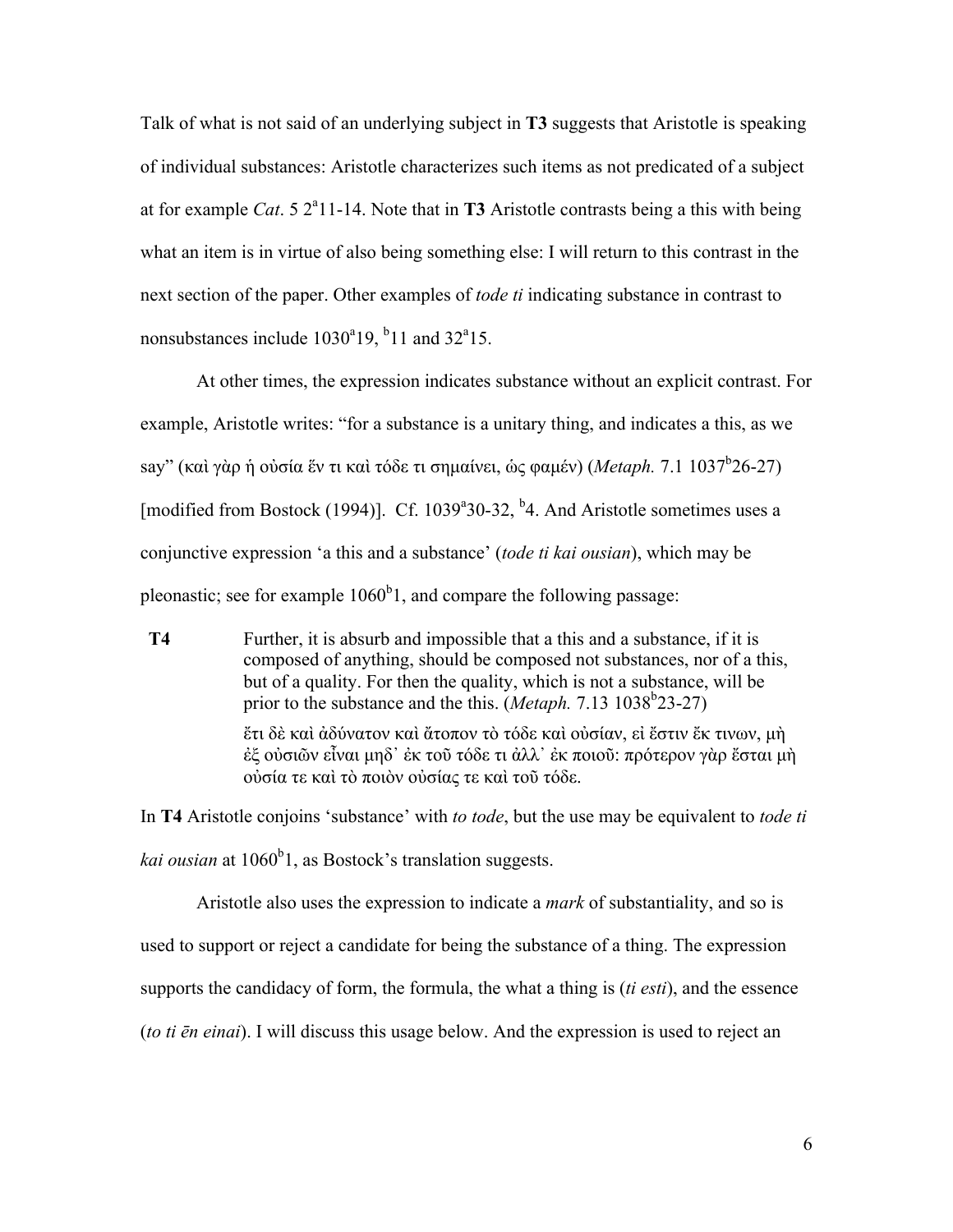item's candidacy for being a substance or the substance of a thing. For example, Aristotle

rejects that bodies and geometric properties of bodies are substances at

**T5** A question connected with these [other *aporia*] is whether numbers and bodies and planes and points are substances of a kind, or not. If they are not, it baffles us to say what being is and what the substances of things are. For modifications and movements and relations and dispositions and ratios do not seem to indicate the substance of anything; for all are predicated of a subject, and none is a this. And as to things which might seem most of all to indicate substance, water and earth and fire and air, of which composite bodies consist, heat and cold and the like are modifications of these, but substances and the body which is thus modified alone persists as something real and as a substance. (*Metaph.* 3.5 1001<sup>b</sup>26-2<sup>a</sup>4) [modifed from Ross (1941)]

> τούτων δ᾽ ἐχοµένη ἀπορία πότερον οἱ ἀριθµοὶ καὶ τὰ σώµατα καὶ τὰ ἐπίπεδα καὶ αἱ στιγµαὶ οὐσίαι τινές εἰσιν ἢ οὔ. εἰ µὲν γὰρ µή εἰσιν, διαφεύγει τί τὸ ὂν καὶ τίνες αἱ οὐσίαι τῶν ὄντων: τὰ µὲν γὰρ πάθη καὶ αἱ κινήσεις καὶ τὰ πρός τι καὶ αἱ διαθέσεις καὶ οἱ λόγοι οὐθενὸς δοκοῦσιν ούσίαν σημαίνειν (λέγονται γὰρ πάντα καθ' υποκειμένου τινός, καὶ οὐθὲν τόδε τι): ἃ δὲ µάλιστ᾽ ἂν δόξειε σηµαίνειν οὐσίαν, ὕδωρ καὶ γῆ καὶ πῦρ καὶ ἀήρ, ἐξ ὧν τὰ σύνθετα σώµατα συνέστηκε, τούτων θερµότητες µὲν καὶ ψυχρότητες καὶ τὰ τοιαῦτα πάθη, οὐκ οὐσίαι, τὸ δὲ σῶµα τὸ ταῦτα πεπονθὸς µόνον ὑποµένει ὡς ὄν τι καὶ οὐσία τις οὖσα.

Aristotle tentatively canvasses that elements are substances in **T5** and in other passages,

such as *De Caelo* 1.8 298<sup>ª</sup>29-32; I will return to this point. The substantiality of so-called

kooky objects such as pale man is rejected in the following passage:

**T6** an essence is just what is a this, but when one thing is predicated of another we do not have just what is some this. Thus a pale man is not just what is some this, if indeed thisness belongs only to substances. (*Metaph*. 7.4 1030<sup>a</sup>3-5) [modified from Bostock (1994)] ὅπερ γάρ τί ἐστι τὸ τί ἦν εἶναι: ὅταν δ᾽ ἄλλο κατ᾽ ἄλλου λέγηται, οὐκ

ἔστιν ὅπερ τόδε τι, οἷον ὁ λευκὸς ἄνθρωπος οὐκ ἔστιν ὅπερ τόδε τι, εἴπερ τὸ τόδε ταῖς οὐσίαις ὑπάρχει µόνον

Bostock reasonably inserts a *tode* before the first *ti* at <sup>a</sup>3. Aristotle might show some mild

hesitancy in **T6** in associating *tode ti* with only substances. Notice that Aristotle here

associates being a this with being an essence; I will return to this point. Other candidates

rejected for being substance due to their not being thises include matter and universals;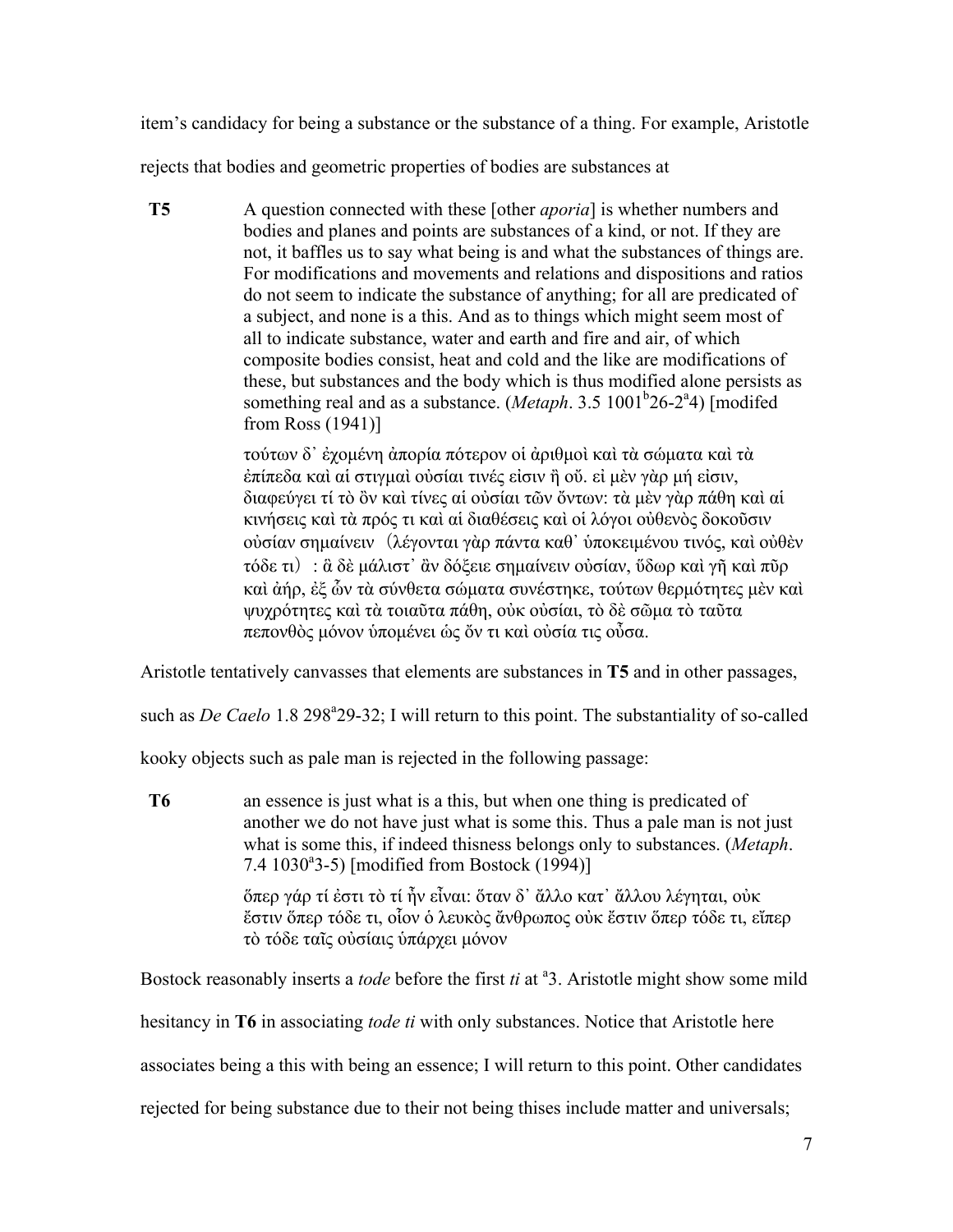these are discussed below. Gathering this first class of textual evidence together, one

might hold that Aristotle intends to use the expression so to indicate substantiality or to

pick out substances.

In a second class of textual evidence, Aristotle uses *tode ti* to indicate an

individual in opposition to a universal. For example, he writes:

**T7** All substances appear to indicate a this. In the case of primary substances, this is indisputably true, for they are clearly indivisible and numerically one. It seems from the form of speech—when we speak, for example, of 'man' or 'animal'—that a secondary substance also indicates a this. But this is not strictly true: a secondary substance indicates more a certain quality (*poion ti*), for it is not one subject like a primary substance; but 'man' or 'animal' is predicated of many things. *Categories* 5 (3<sup>b</sup>10-18) [modified from Ackrill (1963)]

> Πᾶσα δὲ οὐσία δοκεῖ τόδε τι σηµαίνειν. ἐπὶ µὲν οὖν τῶν πρώτων οὐσιῶν ἀναµφισβήτητον καὶ ἀληθές ἐστιν ὅτι τόδε τι σηµαίνει• ἄτοµον γὰρ καὶ ἓν ἀριθµῷ τὸ δηλούµενόν ἐστιν. ἐπὶ δὲ τῶν δευτέρων οὐσιῶν φαίνεται µὲν ὁµοίως τῷ σχήµατι τῆς προσηγορίας τόδε τι σηµαίνειν, ὅταν εἴπῃ ἄνθρωπον ἢ ζῷον• οὐ µὴν ἀληθές γε, ἀλλὰ µᾶλλον ποιόν τι σηµαίνει, οὐ γὰρ ἕν ἐστι τὸ ὑποκείµενον ὥσπερ ἡ πρώτη οὐσία, ἀλλὰ κατὰ πολλῶν ὁ ἄνθρωπος λέγεται καὶ τὸ ζῷον.

In contrast with passages such as **T1** and **T2**, which contrast substances with

nonsubstances, **T7** concerns a distinction within the category of substance between individual and universal substances. Aristotle suggests in **T7** that being the referent of a substantive term gives the misleading impression of being demonstrable. But where a primary or individual substance is *tode ti*, Aristotle denies that universals are demonstrable. Rather, he characterizes a universal with the expression *poion ti*—a certain nature, kind or quality. Elsewhere, Aristotle uses *toionde*—'a such' or 'a so-and-so'. For example, Aristotle writes

**T8** it is clear that none of the things that belong universally is a substance, and also because none of the things predicated in common indicates a this but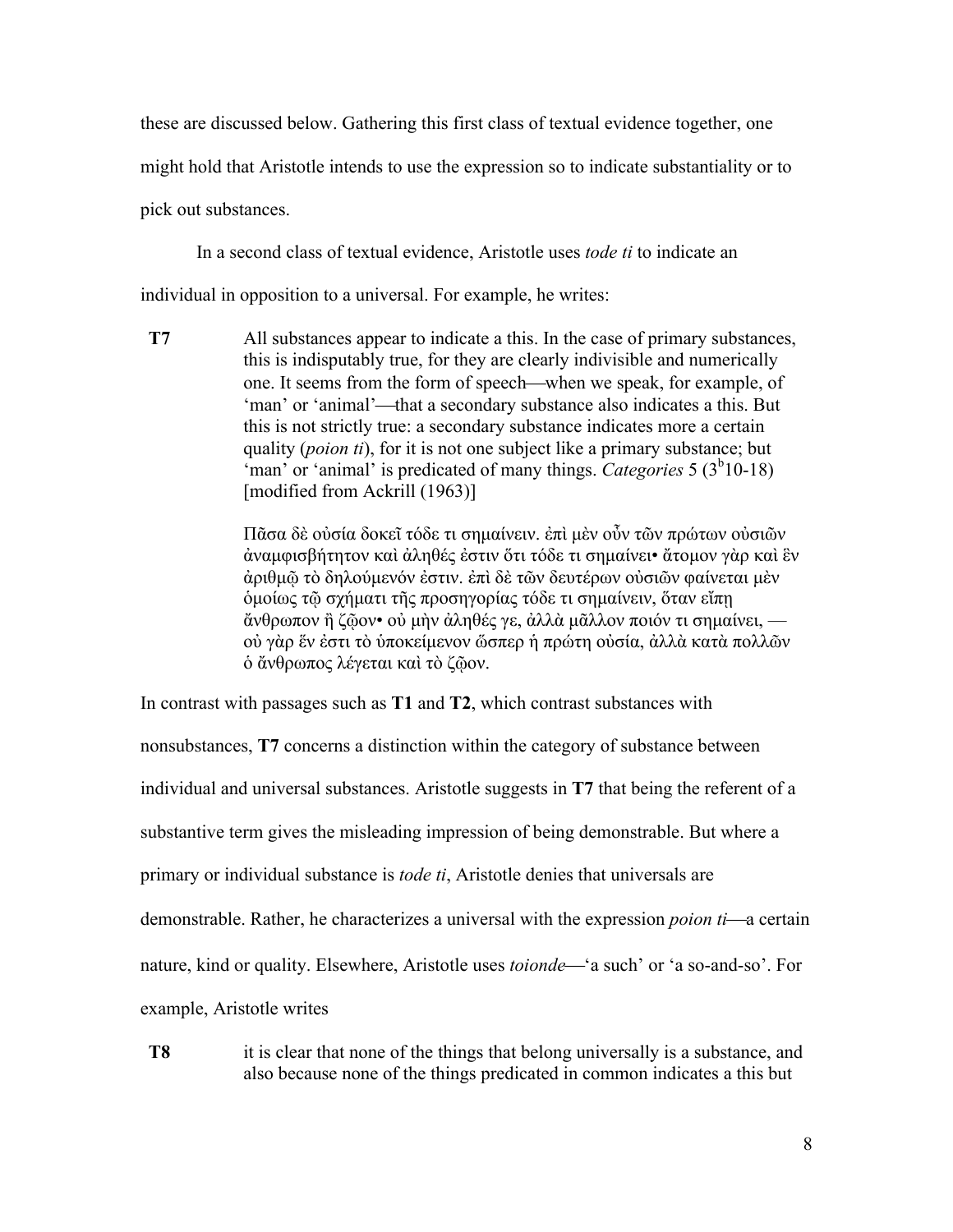rather a so-and-so (*toionde*). *Metaphysics* 7.13 (1038<sup>b</sup>35-9<sup>a</sup>2) [modified from Bostock (1994)]

φανερὸν ὅτι οὐδὲν τῶν καθόλου ὑπαρχόντων οὐσία ἐστί, καὶ ὅτι οὐδὲν σηµαίνει τῶν κοινῇ κατηγορουµένων τόδε τι, ἀλλὰ τοιόνδε.

Aristotle appears to endorse several conditions in **T7** and **T8**. Being *tode ti* is arguably a

necessary condition for being a primary or individual substance. And being predicated of

many subjects is arguably sufficient for being not *tode ti* but rather *toinde*. As in **T8**,

Aristotle also claims that no common term denotes a this in the following passage:

**T9** If [principles] are universal, they will not be substances. For nothing that is common indicates a this, but rather a such; but substance is a this. But if it is to be possible to posit that which is predicated in common as a this and one thing, then Socrates will be many animals: himself, the human, and the animal, if each of these indicates a this and one thing. (*Metaph*. 3.13 1003a 7-12) [modified from Bostock (1994)]

> εἰ µὲν γὰρ καθόλου, οὐκ ἔσονται οὐσίαι (οὐθὲν γὰρ τῶν κοινῶν τόδε τι σηµαίνει ἀλλὰ τοιόνδε, ἡ δ᾽ οὐσία τόδε τι: εἰ δ᾽ ἔσται τόδε τι καὶ ἓν θέσθαι τὸ κοινῇ κατηγορούµενον, πολλὰ ἔσται ζῷα ὁ Σωκράτης, αὐτός τε καὶ ὁ ἄνθρωπος καὶ τὸ ζῷον, εἴπερ σηµαίνει ἕκαστον τόδε τι καὶ ἕν)

Although Aristotle is discussing an *aporia* in **T9**, he appears to endorse the rejection of demonstrability of universals. It is not clear whether being numerically one is a distinct mark of substance or a consequence of being a this. But Aristotle may view being demonstrable as sufficient for being numerically one. More controversially, some scholars take being indivisible and numerically one to be a sufficient condition for being *tode ti*. If this is right, then individuals in categories other than substance may also be thises. I will discuss this controversy in §5. Gathering this second class of textual evidence together, one might hold that Aristotle intends with the expression *tode ti* to indicate the particularity, individuality or numerical oneness of individuals.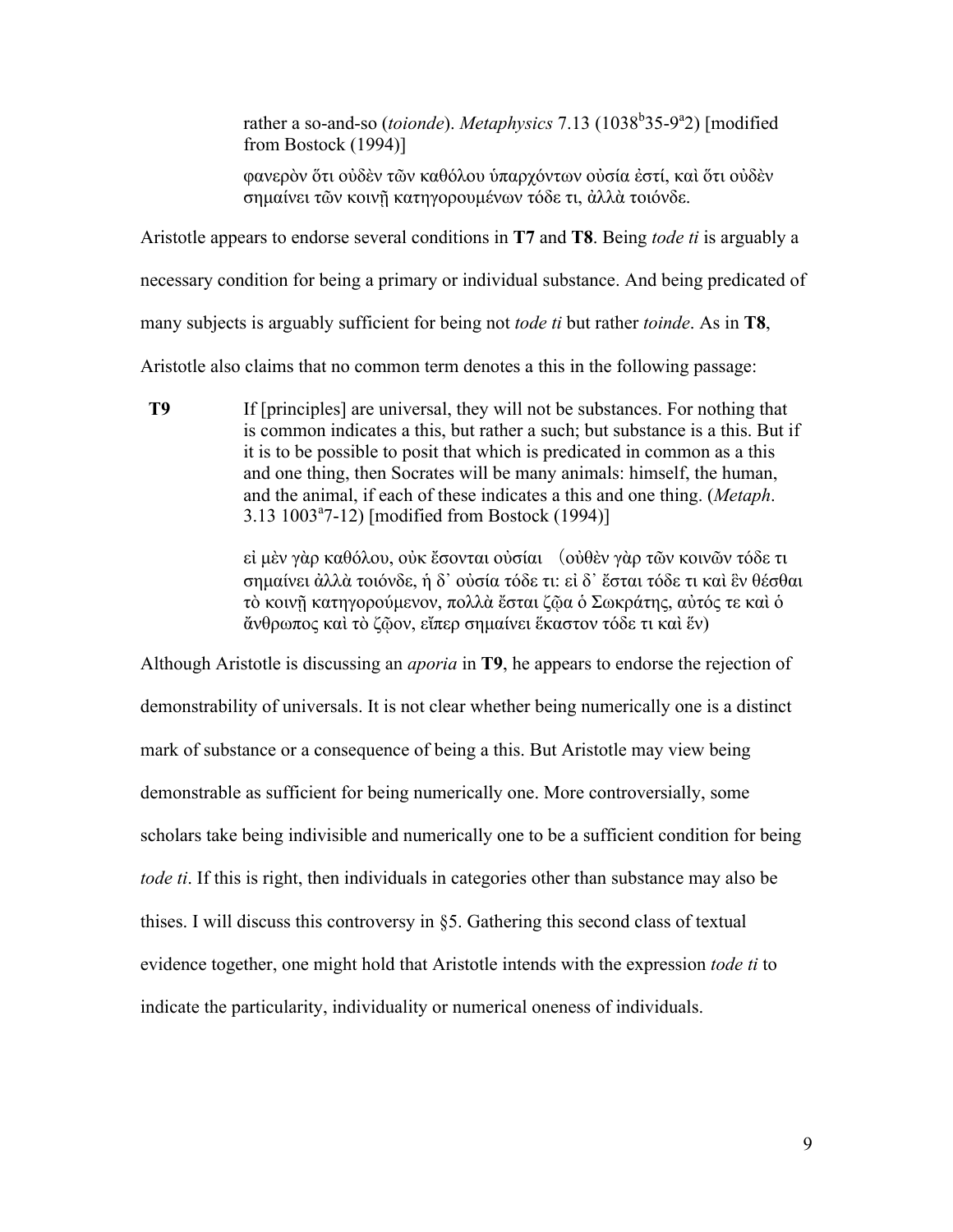A third class of textual evidence. The expression *tode ti* is used to indicate a form or essence in opposition to matter, accident or the hylomorphic compound. For example, form as contrasted with matter and the hylomorphic compound:

**T10** Now we speak of one particular kind of existent things as substance, and under this heading we so speak of one thing *qua* matter, which in itself is not a this, another *qua* shape (*morphēn*) and form (*eidos*), in virtue of which it is then spoken of as a this, and a third *qua* the product of these two. *De An.* 2.1 412<sup>a</sup>6-9 [modified from Hamlyn (1968)] λέγοµεν δὴ γένος ἕν τι τῶν ὄντων τὴν οὐσίαν, ταύτης δὲ τὸ µέν, ὡς ὕλην, ὃ καθ' αὑτὸ οὐκ ἔστι τόδε τι, ἕτερον δὲ µορφὴν καὶ εἶδος, καθ' ἣν ἤδη

λέγεται τόδε τι, καὶ τρίτον τὸ ἐκ τούτων.

Notice that **T10** also associates *tode ti* with substance: it is the form insofar as it is a candidate for being the substance of a thing that it is a this. The term *morphē* is a common synonym for *eidos*. Form is also contrasted with matter or the hylomorphic compound in terms of demonstrability at  $1017<sup>b</sup>25$ ,  $42<sup>a</sup>26-31$ ,  $49<sup>a</sup>35$  and  $70<sup>a</sup>9-13$ . In related usage, Aristotle takes *tode ti* to indicate the formula (*logos*) and the shape (*morphē*) in contrast to the matter, at **T14**, discussed below. The term *logos* is another common substitute for *eidos*. We have already seen Aristotle associating *tode ti* with what a thing is (*ti esti*) in **T2**, if *to men ti esti kai tode ti* is pleonastic. And he associates *tode ti* with the essence (*to ti en einai*) in **T6**, assuming the supplied *tode* is correct.

Perhaps on the basis of this evidence, some scholars hold that Aristotle intends to indicate the *determinateness* of individual substances or that individual substances are particular things of a certain nature. Bostock (1994: 83-4), for example, canvasses the suggestion that what is *tode ti* is something definite and determinate, and so opposed to what is indefinite and indeterminate. Bostock finds this suggestion promising, although he notes that it is difficult to explicate an account of definiteness that would be appropriate for all uses for the expression. Furthermore, as Bostock notes, it is curious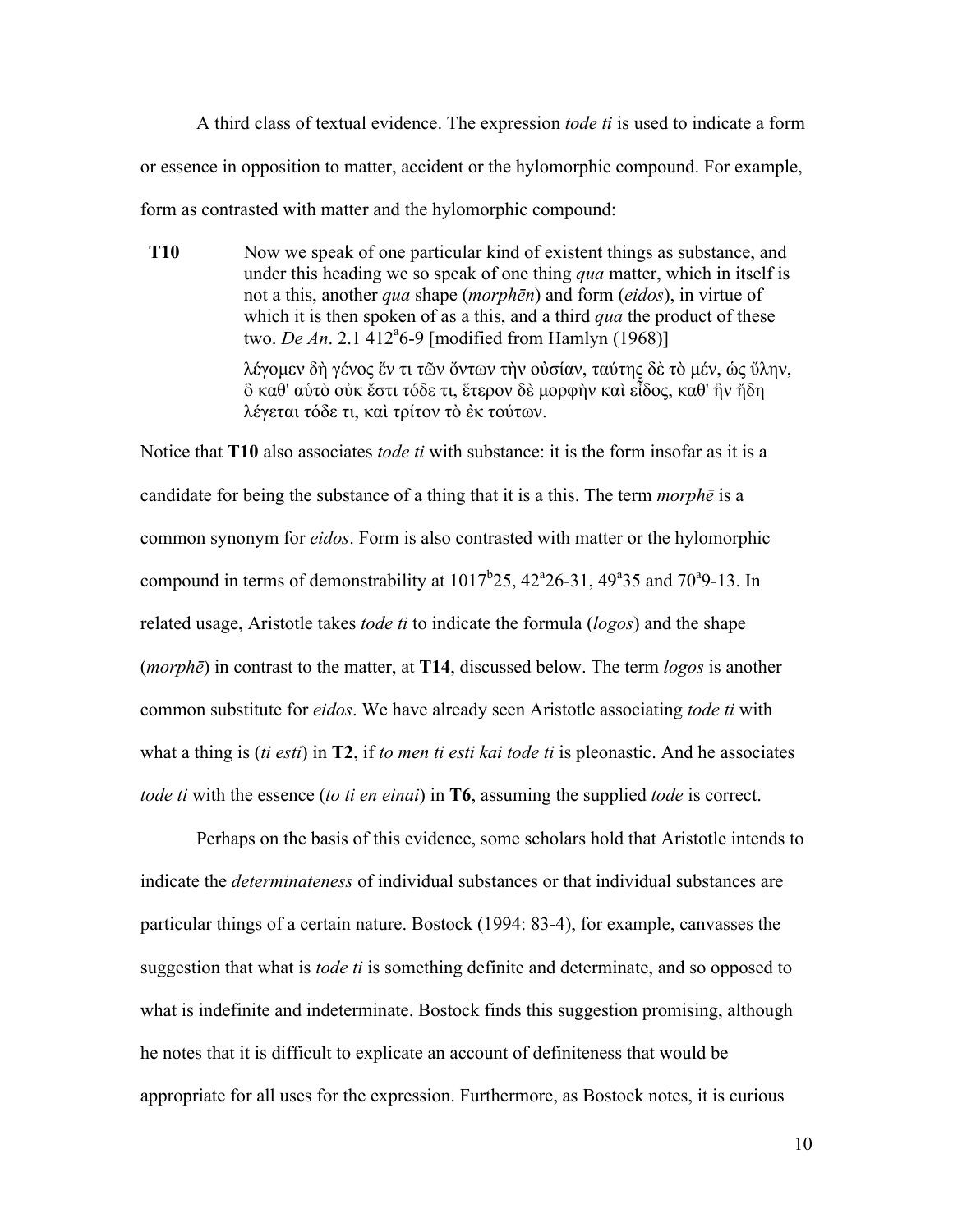that Aristotle would mean determinate by *tode ti*, since 'determinate' is available in the Greek as *horiston*; and Aristotle calls 'indefinite' or *ahoriston* the universal as contrasted with the particular, and a privation or matter as contrasted with form. So much for the first three classes of textual evidence.

Here is a preliminary argument that *tode ti* picks out individual substances, essences or forms: the reading makes the best sense of the textual evidence which we have seen so far. Aristotle asserts that substances or the substance of a thing (characterized variously as its essence or form) and individuals are demonstrable. He denies the demonstrability of items in nonsubstance categories, along with accidents, privations, universals, hylomorphic compounds and matter. Putting the textual evidence together provides an argument by elimination. Aristotle sees individuals as demonstrable but we have yet to see good reason to include individuals in nonsubstance categories, and there is a reason to reject the inclusion, since Aristotle denies demonstrability of items in nonsubstance categories. (I will consider further whether there is indeed reason to include nonsubstantial individuals among the demonstrable items later in the paper.) Aristotle sees substances as demonstrable, but denies demonstrability of universal substances. And Aristotle sees as demonstrable essences and forms, which he associates with individual substances, and arguably views as the substance of individual substances, or as that in which lies the substantiality of individual substances.

The conclusion of this preliminary argument might be resisted. Here is a first line of resistance. One who holds that *tode ti* indicates substantiality might try to explain away the apparent prohibition against universal substances; and one who holds that *tode ti* indicates individuality, and so views nonsubstantial individuals as demonstrable, might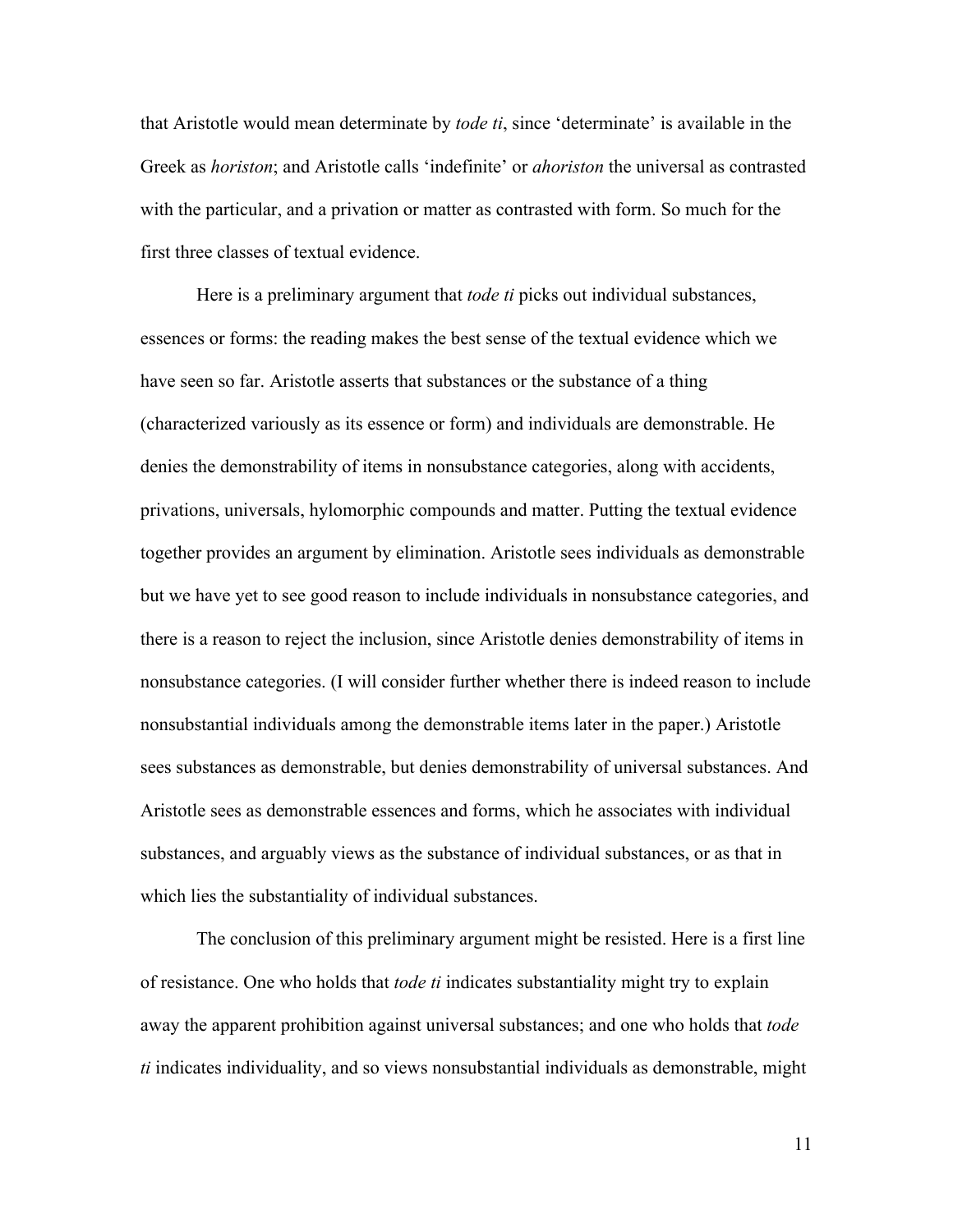aim to explain away the apparent prohibition against items in nonsubstantial categories. But there is at least this *prima facie* argument for the view that only individual substances are demonstrable, and I will provide further support for the view in the coming sections of the paper. A second line of resistance. The preliminary argument might suggest that we ascribe to Aristotle individual forms and essences, and some scholars might balk at such a commitment. The association of individual substances, forms and essences as all demonstrable perhaps does not *force* the view that there are individual forms and essences, but the two views are natural allies. For what it's worth, I am sympathetic to the view that there are individual forms. And again, further support for the association of individual substances and essences is forthcoming.

Before proceeding, let me present a fourth and problematic class of textual evidence. The expression *tode ti* is also rarely used to indicate matter or the hylomorphic compound of form and matter. For example, perhaps indicating the compound as opposed to the form at

**T11** Indeed everything has matter of some sort unless it is not a this but an essence and a form itself in its own right. (*Metaph*. 7.11 1037<sup>a</sup>1-2) καὶ παντὸς γὰρ ὕλη τις ἔστιν ὃ µὴ ἔστι τί ἦν εἶναι καὶ εἶδος αὐτὸ καθ᾽ αὑτὸ ἀλλὰ τόδε τι.

Aristotle is arguing in **T11** that even mathematical objects have a kind of matter, since only unembodied forms, which are not thises, lack matter. Aristotle appears to view matter as a this, in contrast to form and privation, at

**T12** Now the subject is one numerically, though it is two in form. (For it is the man, the gold—the 'matter' generally—that is counted, for it is more of the nature of a this, and what comes to be does not come from it in virtue of a concomitant attribute; the privation, on the other hand, and the contrary are incidental in the process.)  $(Phys. 1.7 190<sup>b</sup>23-27)$  [modified from Hardie and Gaye]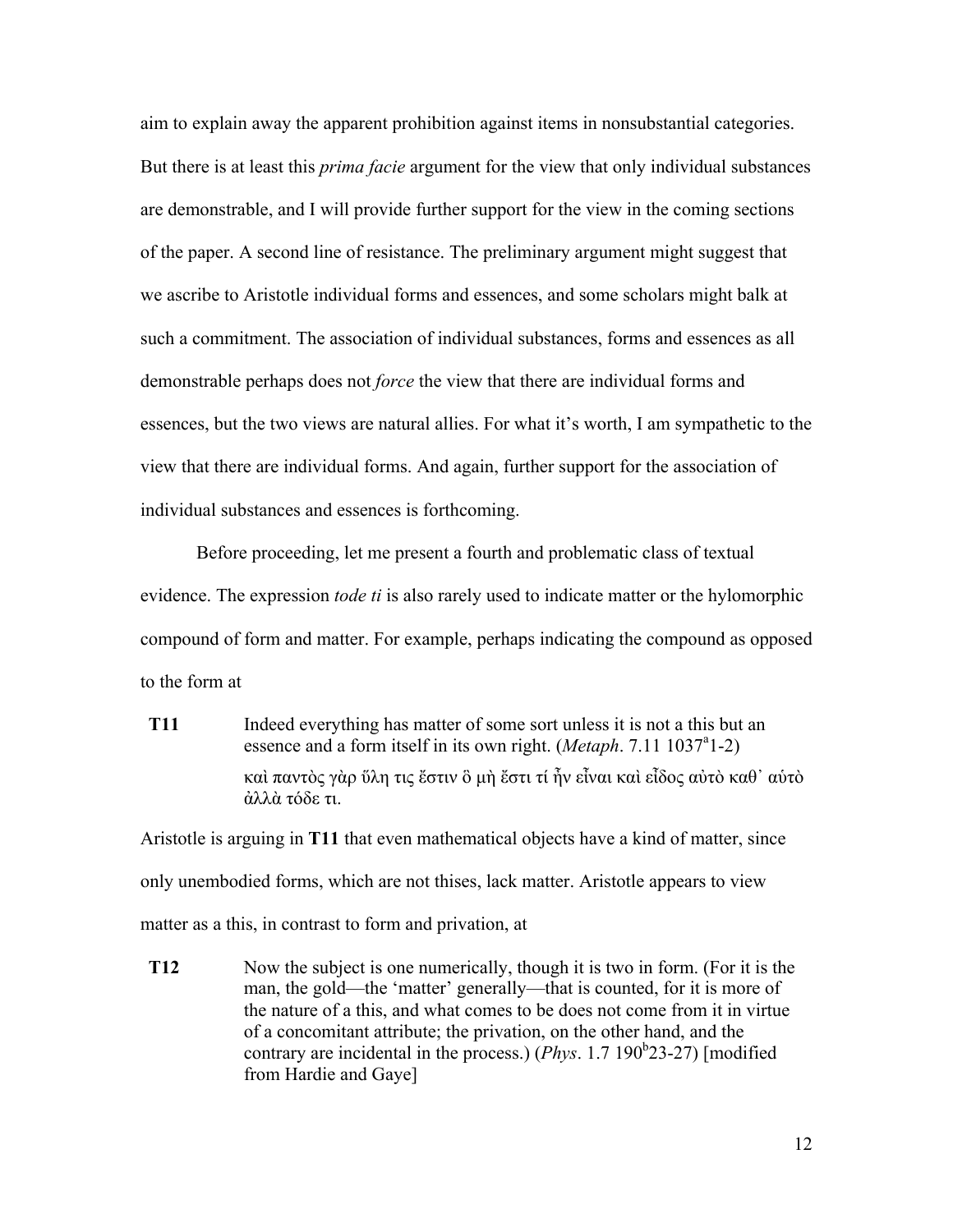ἔστι δὲ τὸ µὲν ὑποκείµενον ἀριθµῷ µὲν ἕν, εἴδει δὲ δύο (ὁ µὲν γὰρ ἄνθρωπος καὶ ὁ χρυσὸς καὶ ὅλως ἡ ὕλη ἀριθµητή· τόδε γάρ τι µᾶλλον, καὶ οὐ κατὰ συµβεβηκὸς ἐξ αὐτοῦ γίγνεται τὸ γιγνόµενον· ἡ δὲ στέρησις καὶ ἡ ἐναντίωσις συµβεβηκός)·

**T12** occurs in context of a discussion of change where matter plays the role of the

persistent substratum through changes from one form to its privation. And *tode ti*

indicates the matter in qualified ways in the following two passages. First, matter is a this

in appearance, as opposed to form, which is an unqualified this, at

**T13** There are three kinds of substance—the matter, which is a this in appearance (for all things that are characterized by contact and not by organic unity are matter and substratum); the nature, which is a this or positive state towards which movement takes place; and again, thirdly, the particular substance which is composed of these two, e.g. Socrates or Callias. (*Metaph.* 12.3 1070<sup>a</sup>9-13) [modified from Ross (1941)]

> οὐσίαι δὲ τρεῖς, ἡ µὲν ὕλη τόδε τι οὖσα τῷ φαίνεσθαι (ὅσα γὰρ ἁφῇ καὶ µὴ συµφύσει, ὕλη καὶ ὑποκείµενον), ἡ δὲ φύσις τόδε τι καὶ ἕξις τις εἰς ἥν: ἔτι τρίτη ἡ ἐκ τούτων ἡ καθ᾽ ἕκαστα, οἷον Σωκράτης ἢ Καλλίας. ἐπὶ µὲν οὖν τινῶν τὸ τόδε τι οὐκ ἔστι παρὰ τὴν συνθετὴν οὐσίαν, οἷον οἰκίας τὸ εἶδος

And second, matter is a this potentially, in opposition to form, which is again an

unqualifed this, at

**T14** What underlies is a substance, and in one way this is the matter (by which I mean that which is not a this in actuality, but is a this potentially), though in another way it is the formula and the shape (which is a this and is separable in formula). (Metaph. 8.1 1042<sup>a</sup>27-9)

> ἔστι δ᾽ οὐσία τὸ ὑποκείµενον, ἄλλως µὲν ἡ ὕλη (ὕλην δὲ λέγω ἣ µὴ τόδε τι οὖσα ἐνεργείᾳ δυνάµει ἐστὶ τόδε τι), ἄλλως δ᾽ ὁ λόγος καὶ ἡ µορφή, ὃ τόδε τι ὂν τῷ λόγῳ χωριστόν ἐστιν.

I mentioned this passage earlier: as in **T10**, Aristotle is using synonyms for form, here

*logos* and *morphē*. Explaining outliers such as **T11-14** is a desideratum for any

interpretation of *tode ti*. I will return in §4 to this issue.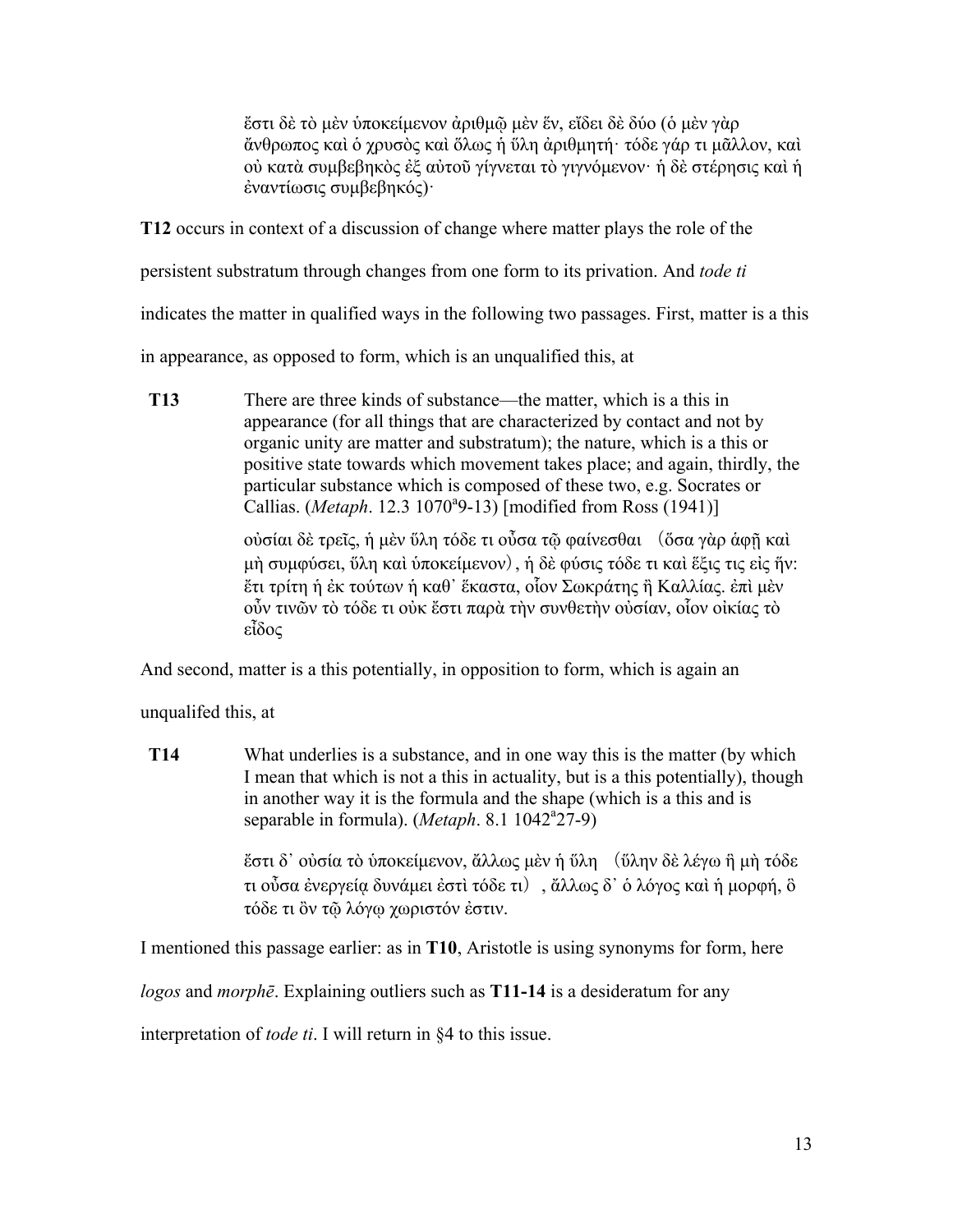To sum up this section, the four classes of textual evidence present a mixed picture, and this has given aid and comfort to the variety of interpretations surveyed at the beginning of the section. The first class of evidence has suggested to some that *tode ti* expresses substantiality; the second class, particularity, individuality or numerical oneness; and the third, determinateness. I have argued that the evidence of the first three classes of evidence suggests that individual substances, forms and essences are demonstrable. However, the expression *tode ti* certainly does not *mean* the same as expressions such as 'individual', 'particular', 'substance', 'individual substance', 'form', 'essence' or 'determinate'. And although scholars take one stand or another on what feature of individual substances is that to which Aristotle is referring, there's remarkably little discussion in the secondary literature on what Aristotle might *mean* by the expression. What is it to demonstrate? I turn next to this question.

3

In this section, I will draw lightly on recent work in linguistics and the philosophy of language on demonstratives. I do not ascribe to Aristotle a contemporary interest in offering a *theory* of demonstration. Rather, I aim to use our best current understanding of demonstratives as an interpretative tool so to better explain why Aristotle characterizes individual substances as *tode ti*.

Let me begin by contrasting indexicals and demonstratives. Both indexicals and demonstratives are contextually sensitive expressions. Indexicals pick up their referent from contextual parameters. For example, an utterance of 'I' refers to the speaker.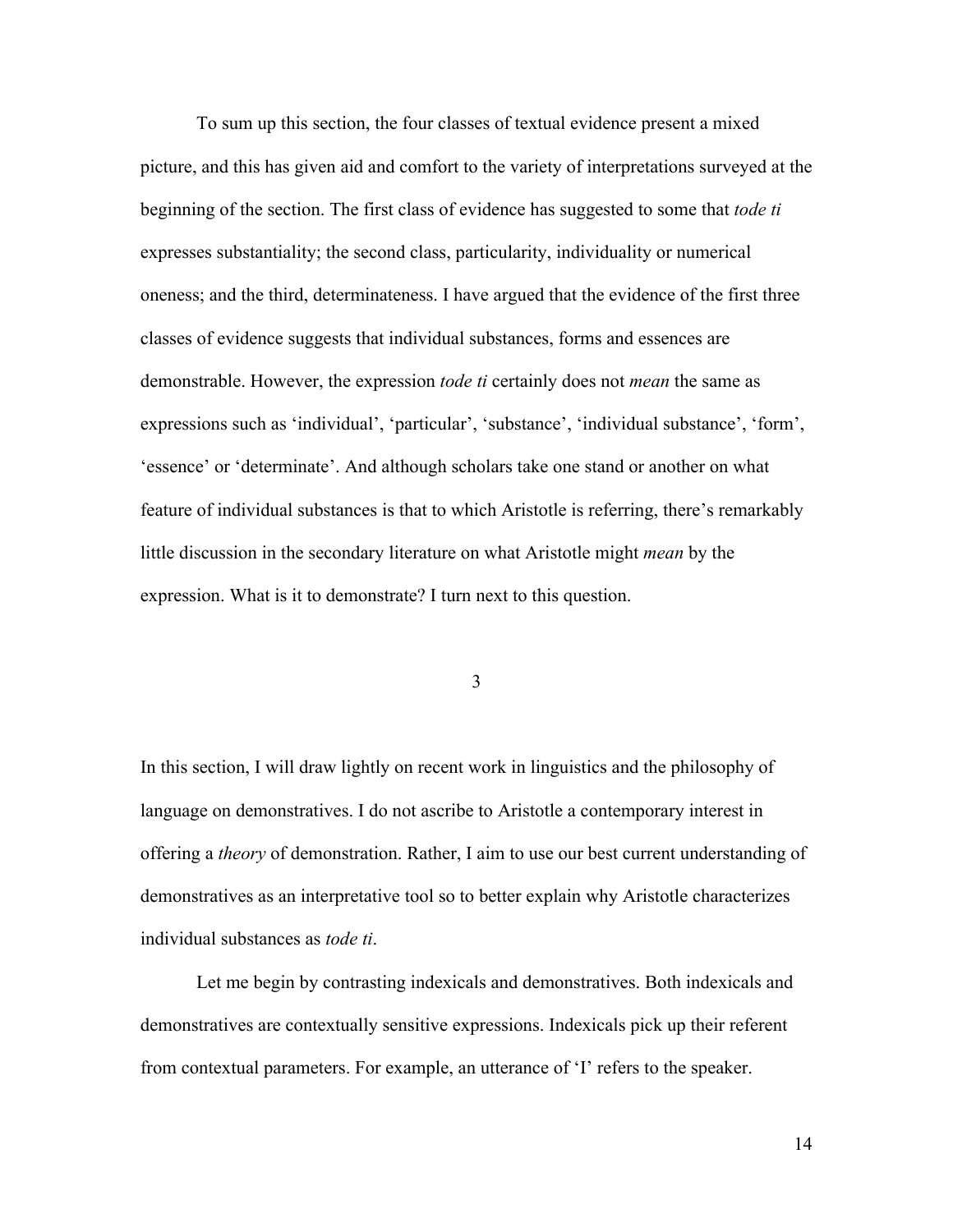Demonstratives, by contrast, pick up a referent through an associated demonstration. For Kaplan (1989a), demonstrations typically present a demonstratum in a certain way that can be represented by a definite description. Kaplan introduces *dthat terms*, which are terms with the form 'dthat[ $t$ ]' with  $t$  a singular term, such as a proper name or definite description. Then we can use 'dthat[the guy I am pointing to]' to represent the speaker's use of 'that' while presenting someone through pointing.

Both indexicals and demonstratives are devices of direct reference: their content is an object, not a descriptive condition that determines a referent. In the case of a demonstrative, that object is the salient content for evaluating the truth of assertions that contain that demonstrative. We demonstrate a demonstratum and take that very object to the circumstances of evaluation. A demonstration might be represented with a description, as in our 'dthat[the guy I am pointing to]' example. But once we have succeeded in picking out an object, that description is inert in evaluating assertions about that demonstrated object. A true description, in contrast to a demonstrative, generally gives us a condition which is to be applied in each circumstance of evaluation so to determine a referent in those circumstances.

The contrast between demonstratives and descriptions is vivid in modal contexts. For example, suppose that I point to Barack Obama. Then my utterance of 'dthat[the guy I am pointing to] might not have been the forty-fourth President' is true but 'The fortyfourth President might not have been the forty-fourth President' is, under one disambiguation, false. The contrast between demonstrations and descriptions however is not a modal distinction. Both singular demonstratives and rigidified descriptions such as 'the actual forty-fourth President' pick out an object which is the relevant object for all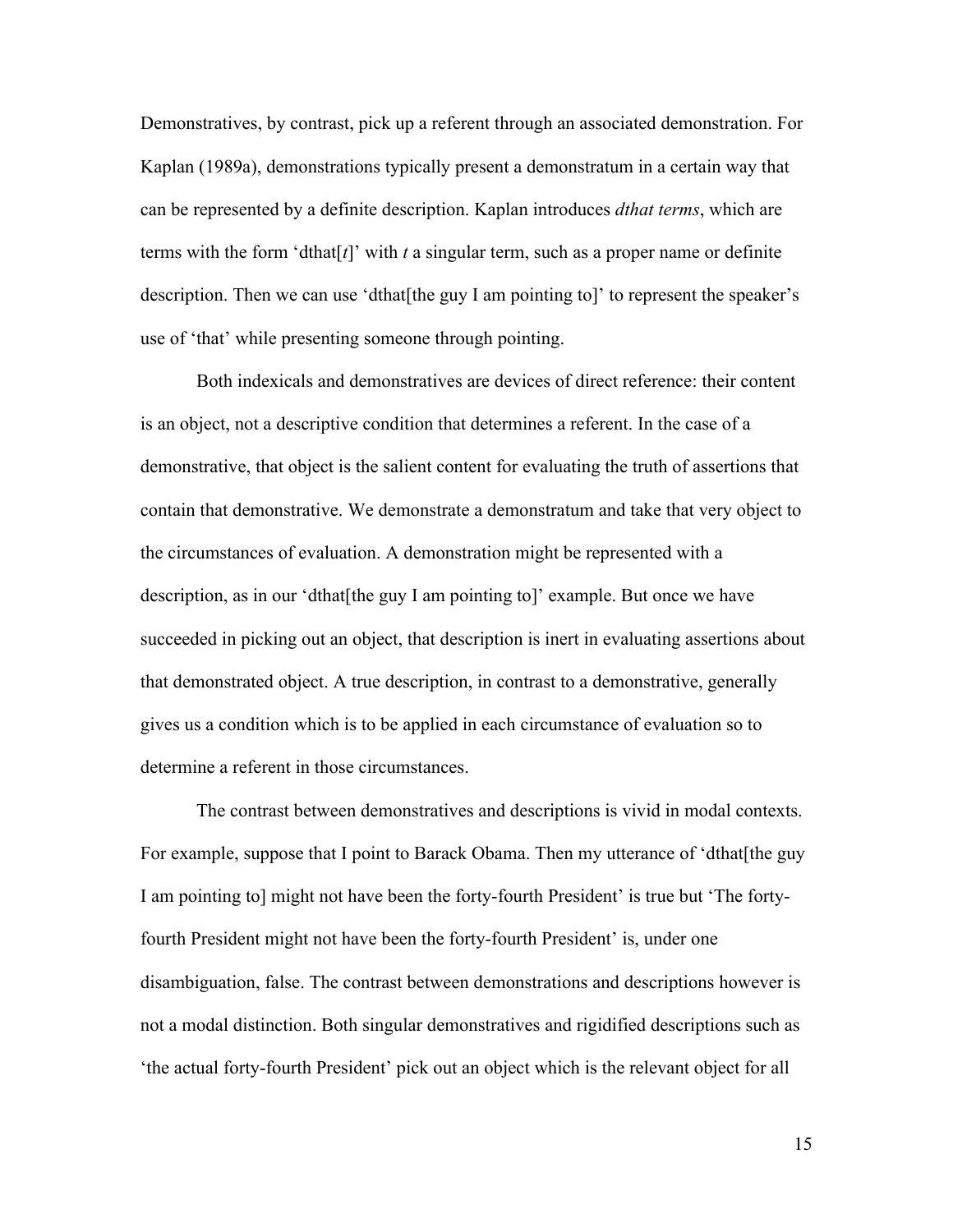circumstances of evaluation in which that object exists. 'The actual forty-fourth President might not have been the forty-fourth President' is unambiguously true. But demonstrations and rigidified descriptions still differ in semantic role: a rigidifying description uses that description in any circumstance of evaluation; the completing demonstration, once it picks out an object in a context, is by contrast idle in evaluations. A rigidified description such as such as 'the actual forty-fourth President' is a rigid designator (since it picks out the same object in every world where that object exists) but is not a directly referential expression (since the description is a part of content of the expression). As Kaplan (1989b, 579) recognizes, this difference between direct reference and rigid designation is obscured in his original presentation of the logic of demonstratives.

The interpretative suggestion is that Aristotle's contrast between *tode ti* and *toinde* is a distinction between two modes of reference. One may point out an object as a demonstratum. Or one may get onto an object as whatever satisfies a given description.

It is an intriging observation to note certain parallels between the contrast between direct reference and rigid designation and Aristotle's views on essence, *propria* and accidents. Aristotle distinguishes an essence from both accidents or contingent properties, and *propria*, necessary but inessential properties. It is tempting to think of accidents as affiliated with descriptions and *propria* as affiliated with rigid descriptions. A traditional *proprium* for a human is risibility. 'Callias is risible' is true in every circumstance of evaluation in which Callias exists; and the semantic content of 'risible'—the contribution the expression makes to the truth conditions of the proposition expressed by 'Callias is risible'—is a descriptive condition which, as it turns out, is satisfied by Callias in all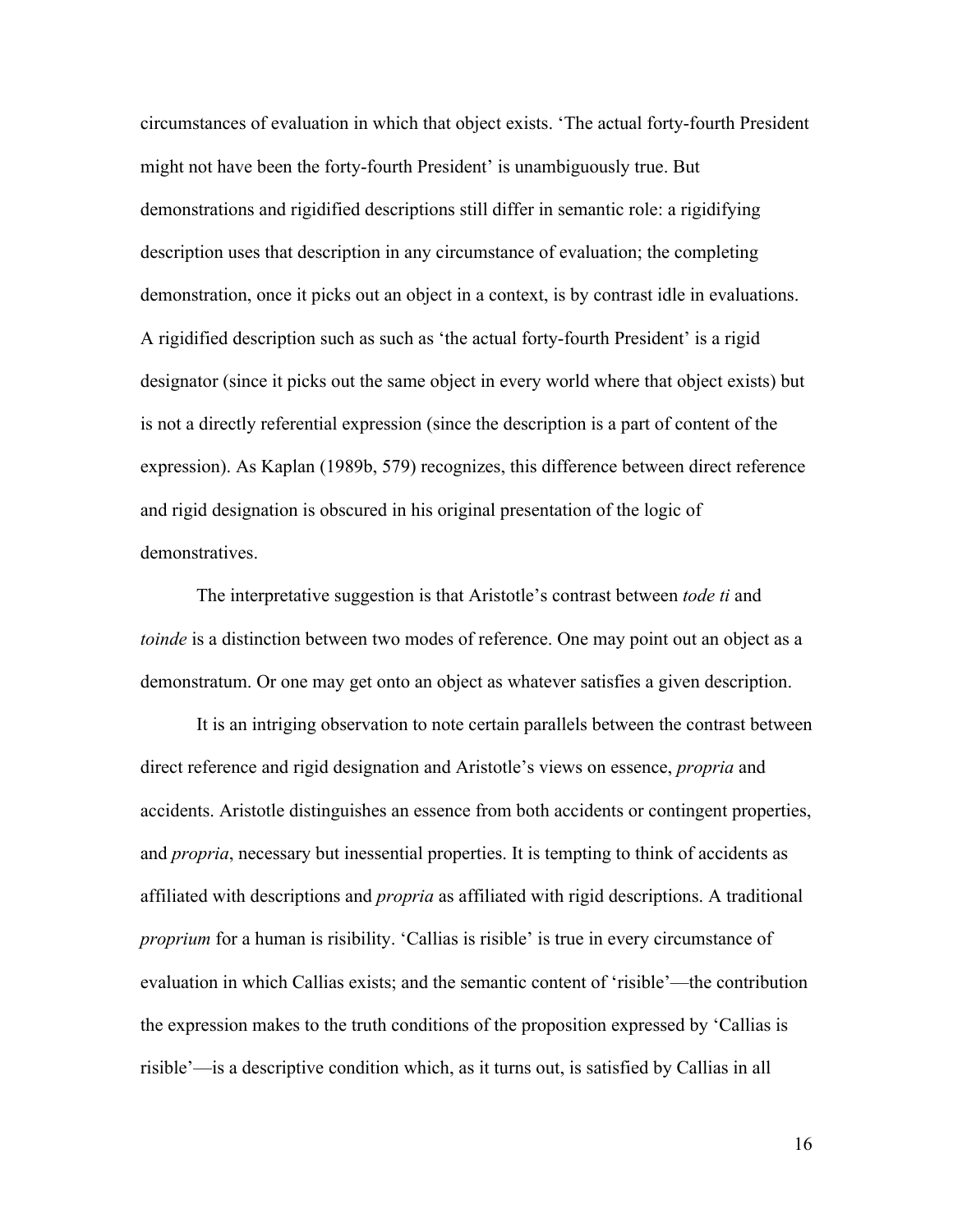worlds inhabited by him. A statement identifying Callias' individual substance, essence or form, by contrast, is arguably directly referential, and does not pick out an object by mediation through a descriptive condition. To take this view is not to claim that Callias' individual essence is unstructured, and Callias may be essentially a rational animal, without a term picking out that essence thereby having a descriptive condition as its content.

Defending this line of interpretation would take us far from the local aims of this paper. But let me note that some of the textual evidence considered in §2 at least gels with the suggestions of the previous paragraph. For example, the interpretation is consonant with the association of *tode ti* with what a thing is (*ti esti*) in **T2** and with essence (*to ti en einai*) in **T6**. And the interpretation is consonant with the contrast between what is *tode ti* and what is *poion ti* or *toionde* in **T7** and **T8**, respectively; for these latter two expressions seem to indicate descriptive conditions. Compare the contrast in **T12** between what is a this and what holds in virtue of a concomitant attribute. Or the contrast in **T3** between what indicates a this and what is just what it is in virtue of being something different. Of course, these observations fall short of proving the interpretation and I must leave the proposal as something of a conjecture.

Let me address a potential misunderstanding. The interpretation of *tode ti* I am putting forward might suggest to the reader that I take the expression to refer to haecceities. There are certainly similarities. But I do not ascribe to Aristotle an interest in the technical problems of transworld identity in modal semantics. And the distinction between *tode ti* and *toinde* on this reading bears similarities to the classic distinction between *de re* and *de dicto* scope disambiguations. Again there are similarities. But I do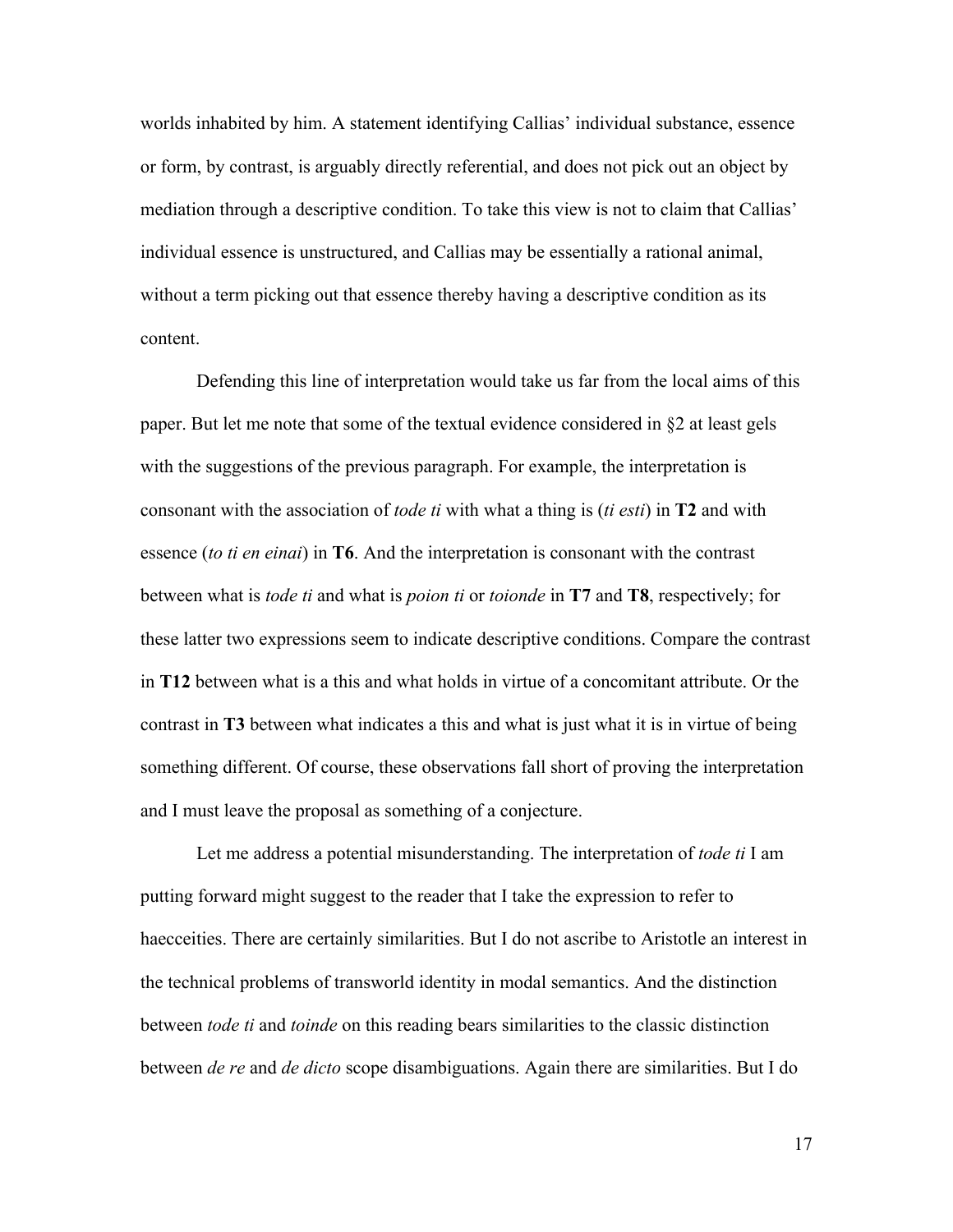not ascribe to Aristotle an interest here in scope distinctions. The distinction underlying issues of both transworld identity and scope disambiguation is an intuitive and pretheoretical contrast between what objects may satisfy a given description and what descriptions may hold of a given object. The interpretation I am putting forward draws on this intuitive contrast. Aristotle of course does not provide a detailed account of the *tode ti* terminology, and this might suggest that it is his intention to appeal to a pre-theoretical notion and not to a technical concept heavily invested in Aristotelian machinery or caught up in topics in linguistics, modal logic or the philosophy of language.

Before addressing objections, let me note that this interpretation is arguably consistent with Plato's usage. Plato also distinguishes between the demonstrable and the descriptive at *Timaeus* 49d-50a:

**T15** what we invariably observe becoming different at different times—fire for example—to characterize that, i.e., fire, not as "this," but each time as "what is such," and speak of water not as "this," but always as "what is such." And never to speak of anything else as "this," as though it has some stability, of all the things at which we point and use the expressions "that" and "this" and so think we are designating something. For it gets away without abiding the charge of "that" and "this," or any other expression that indicts them of being stable. It is in fact safest not to refer to it by any of these expressions. Rather, "what is such"—coming around like what it was, again and again—that's the thing to call it in each and every case. So fire—and generally everything that has becoming—it is safest to call "what is altogether such." But that in which they each appear to keep coming into being and from which they subsequently pass out of being, that's the only thing to refer to by means of the expressions "that" and "this." A thing that is some "such" or other, however,—hot or white, say, or any one of the opposites, and all things constituted by these—should be called none of these things [i.e., "this" or "that"] [Zeyl (2000) translation]

> ἀεὶ ὃ καθορῶµεν ἄλλοτε ἄλλῃ γιγνόµενον, ὡς πῦρ, µὴ τοῦτο ἀλλὰ τὸ τοιοῦτον ἑκάστοτε προσαγορεύειν πῦρ, µηδὲ ὕδωρ τοῦτο ἀλλὰ τὸ τοιοῦτον ἀεί, µηδὲ ἄλλο ποτὲ µηδὲν ὥς τινα ἔχον βεβαιότητα, ὅσα δεικνύντες τῷ ῥήµατι τῷ τόδε καὶ τοῦτο προσχρώµενοι δηλοῦν ἡγούµεθά τι: φεύγει γὰρ οὐχ ὑποµένον τὴν τοῦ τόδε καὶ τοῦτο καὶ τὴν τῷδε καὶ πᾶσαν ὅση µόνιµα ὡς ὄντα αὐτὰ ἐνδείκνυται φάσις. ἀλλὰ ταῦτα µὲν ἕκαστα µὴ λέγειν, τὸ δὲ τοιοῦτον ἀεὶ περιφερόµενον ὅµοιον ἑκάστου πέρι καὶ συµπάντων οὕτω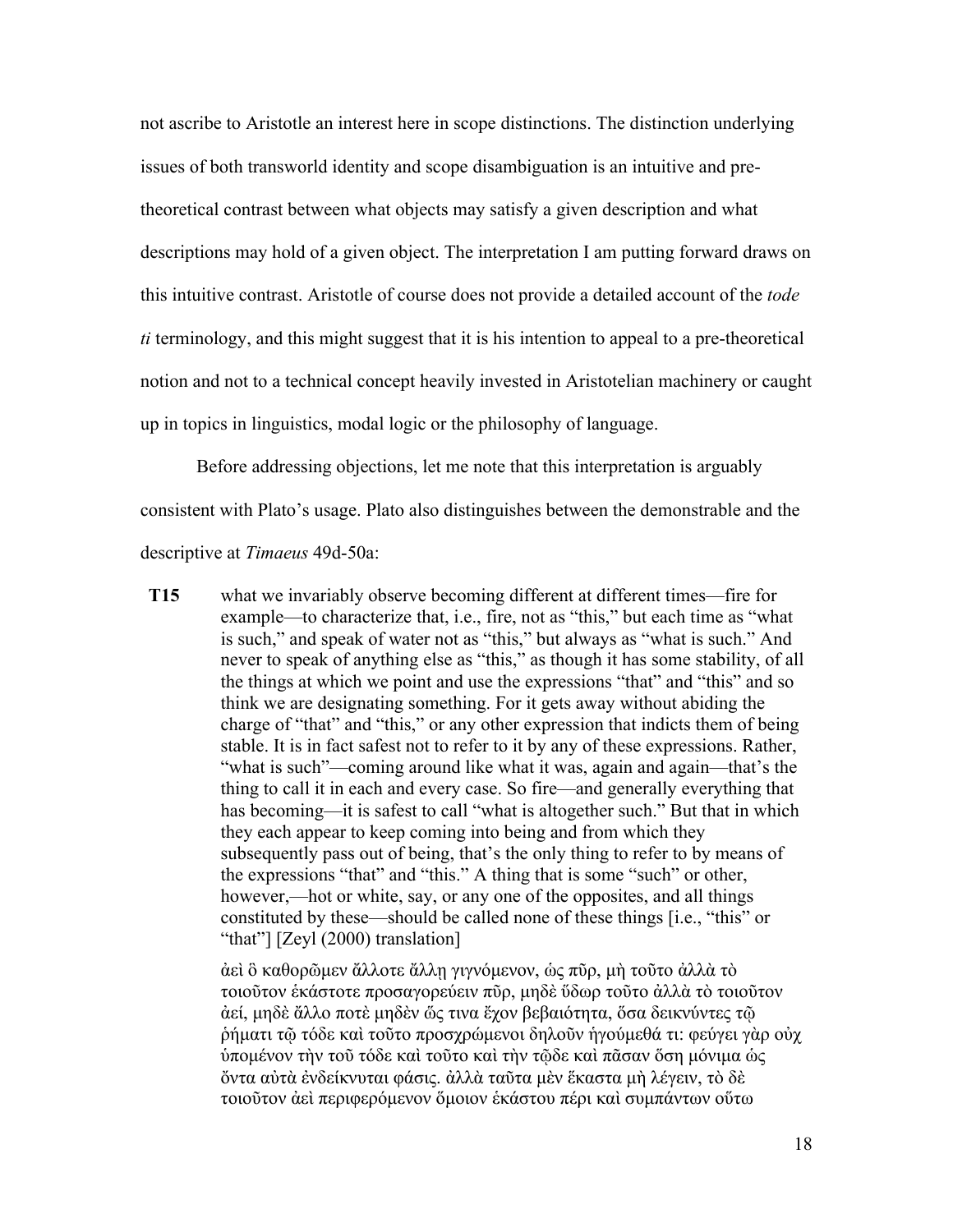καλεῖν, καὶ δὴ καὶ πῦρ τὸ διὰ παντὸς τοιοῦτον, καὶ ἅπαν ὅσονπερ ἂν ἔχῃ γένεσιν: ἐν ᾧ δὲ ἐγγιγνόµενα ἀεὶ ἕκαστα αὐτῶν φαντάζεται καὶ πάλιν ἐκεῖθεν ἀπόλλυται, µόνον ἐκεῖνο αὖ προσαγορεύειν τῷ τε τοῦτο καὶ τῷ τόδε προσχρωμένους ὀνόματι, τὸ δὲ ὁποιονοῦν τι, θερμὸν ἢ λευκὸν ἢ καὶ ὁτιοῦν τῶν ἐναντίων, καὶ πάνθ᾽ ὅσα ἐκ τούτων, µηδὲν ἐκεῖνο αὖ τούτων καλεῖν.

**T15** occurs within an argument for the existence of receptacles. Plato asserts here that what is changing is indemonstrable. Plato's argument for the thesis that particulars are indemonstrable stems from the premise that stability is a necessary condition for demonstrability (and of course the Platonic view that particulars are unstable). As Fine (1993, 56) and others point out, change in Plato often concerns not merely variation over times, but also the "compresence of opposites," variation in different contexts or in relation to different relata. Plato holds that particulars lack a state, unvarying across times, contexts or relations, that may be picked out by demonstration. Particulars merely satisfy or fail to satisfy a description at some time, in some context or in relation to some relatum. Plato makes a similar point at *Theaetetus* 157b; speaking of Heracliteanism, he writes

**T16** The verb 'to be' must be totally abolished—though indeed we have been led by habit and ignorance into using it ourselves more than once, even in what we have just been saying. That is wrong, these wise men tell us, nor should we allow the use of such words as 'something', 'of something', or 'mine' 'this' or 'that', or any other name that makes things stand still. We ought, rather, to speak according to nature and refer to things as 'becoming'. [Levett translation in Burnyeat (1990).] τὸ δ᾽ εἶναι πανταχόθεν ἐξαιρετέον, οὐχ ὅτι ἡµεῖς πολλὰ καὶ ἄρτι ἠναγκάσµεθα ὑπὸ συνηθείας καὶ ἀνεπιστηµοσύνης χρῆσθαι αὐτῷ. τὸ δ᾽ οὐ

δεῖ, ὡς ὁ τῶν σοφῶν λόγος, οὔτε τι συγχωρεῖν οὔτε του οὔτ᾽ ἐµοῦ οὔτε τόδε οὔτ᾽ ἐκεῖνο οὔτε ἄλλο οὐδὲν ὄνοµα ὅτι ἂν ἱστῇ, ἀλλὰ κατὰ φύσιν φθέγγεσθαι γιγνόµενα

In **T16** Plato does not contrast the demonstrable and the 'suchlike', as in **T15**. But he does arguably emphasize that directly referential terms such as demonstratives fix a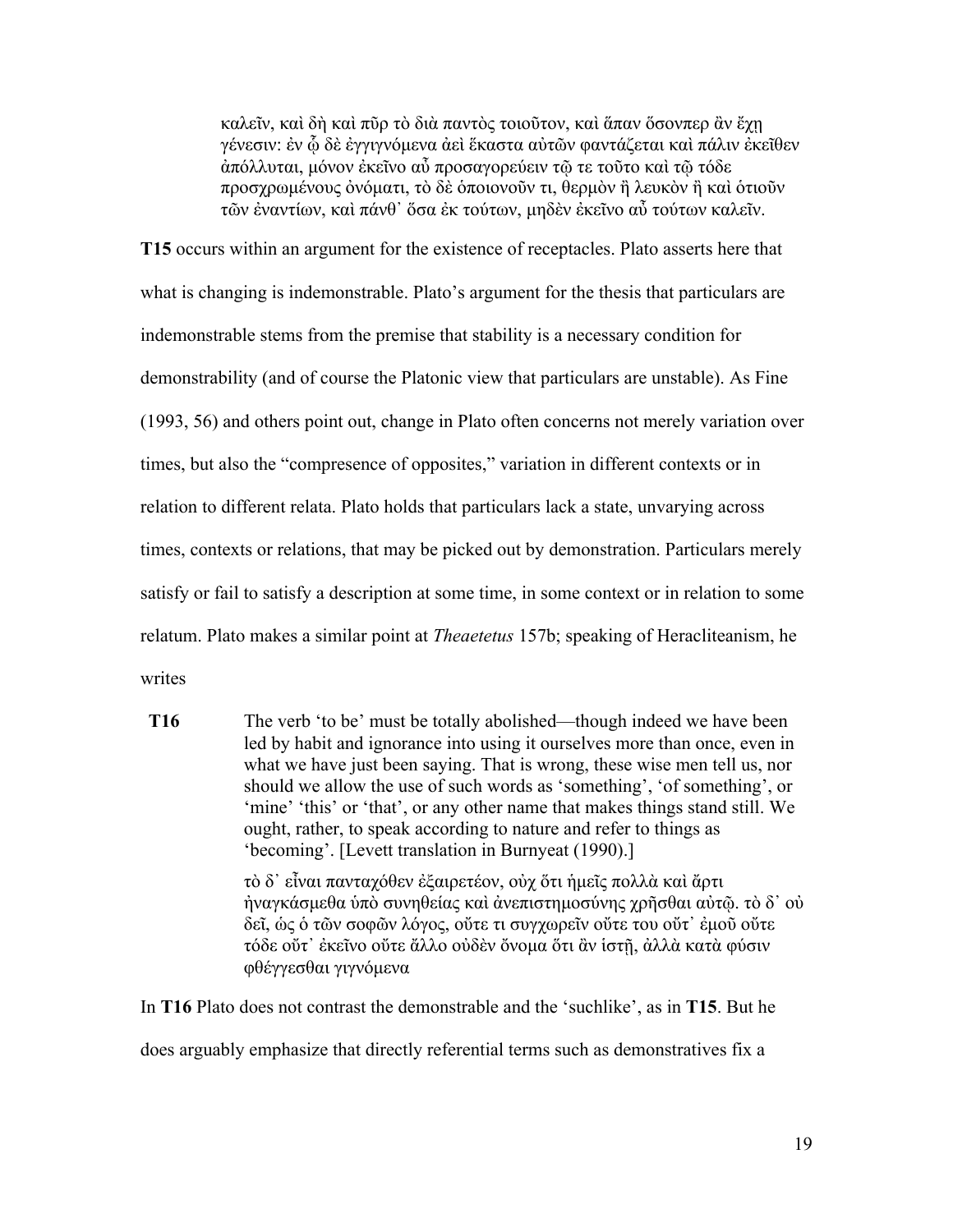stable referent  $3$ 

Aristotle and Plato arguably agree that what is demonstrable is some realized object, form or state, invariant over circumstances of evaluation. They differ of course on the extension of *tode ti*, and Aristotle opposes Plato in holding that at least some particulars are demonstrable.

I gave an argument in the previous section that the sum of textual evidence suggests that *tode ti* picks out individual substances, forms and essences. A result of this suggestion is that Aristotle views individual substances, forms and essences as demonstrable, and such items as universals and matter, as merely describable. One might object that we can clearly demonstrate universals and material, and so the interpretation saddles Aristotle with obviously false views. Can I not, in pointing to Fido, demonstrate not the particular dog but the species?

One way to handle this objection is to distinguish between direct and indirect demonstration. Consider the case of demonstrating a species. I directly demonstrate, typically through an act of pointing, an individual member of the species. But I can do so with the intention of getting my interlocutor onto some other object. Let's say that I indirectly demonstrate the species. Notice that I succeed in indirectly demonstrating an intended referent only by successfully directly demonstrating an appropriate individual. And similar comments might be made for other cases of indirect demonstration. This distinction between direct and indirect demonstration may be illustrated in the contrast between Kaplan's (1989a) and (1989b) discussions of demonstration. Kaplan (1989a, 490) characterizes a demonstration as "typically, though not invariably, a (visual)

<sup>&</sup>lt;sup>3</sup> Thanks to Martin Tweedale for pressing me on these points.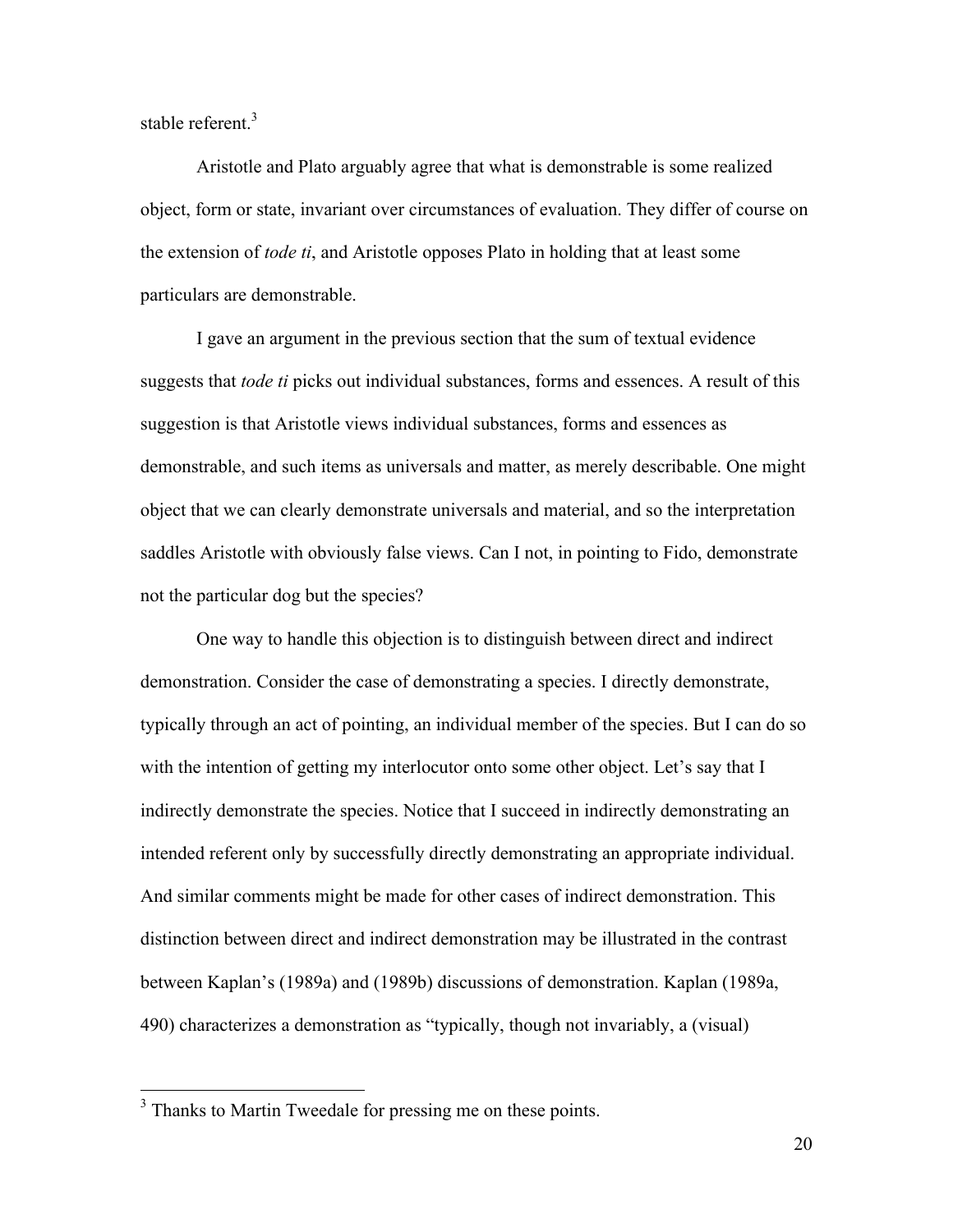presentation of a local object discriminated by a pointing." Kaplan (1989b, 582), on the other hand, views a demonstration as "typically directed by the speaker's intention to point at a perceived individual on whom he has focused." Kaplan's views received considerable critical attention, but this literature need not detain us. The suggestion is that Aristotle reserves *tode ti* for items that can be directly demonstrated.

4

In this section and the next, I address the question whether matter or individuals in categories other than substance are directly demonstrable. First: does Aristotle hold that we can directly demonstrate material items? The textual evidence canvassed in §2 gives a somewhat mixed picture. Recall that Aristotle appears to deny that matter is demonstrable in passages such as **T10**. But he appears to view matter as at least qualifiedly demonstrable in passages such as **T13** and **T14**.

Moreover, as Robin Smith points out to me in conversation, one can form in Greek complex demonstrative expressions with mass terms. In Greek, one can prefix an article with demonstrative force to a mass term. The Greek *to hudōr* would in this usage be translated as 'this water'. The use of the article as a demonstrative is rare except with particles, such as in *ho men … ho de*, which might be translated as 'this … that': see Smyth (1920, §§1106-7). But Smith is surely right that, if Aristotle rejects the demonstrability of matter, it is not due to limitations in the expressive power of Greek.

How can we accommodate this mixed evidence? Here's a suggestion. Let's distinguish between the material substance and the matter of a hylomorphic compound.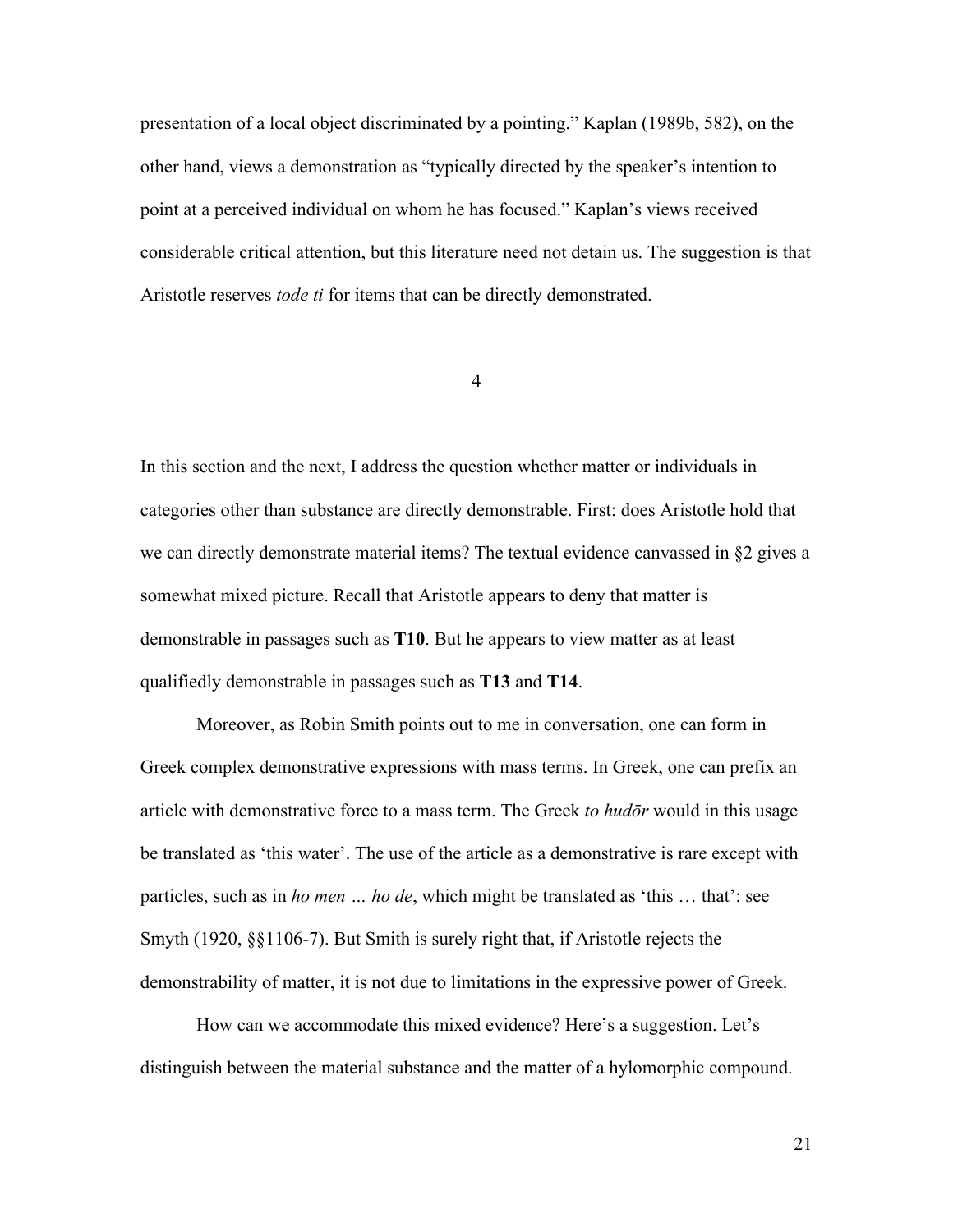Callias' flesh, as the matter of the compound substance, is a potentiality relative to Callias' form. Flesh, so described, is a capacity for realizing a certain state or ability to perform actions characteristic of humans. But the flesh is of course an entity that can be characterized independently of its role in a hylomorphic compound: Callias' flesh is a portion of elemental matter such as earth, with specific features that distinguish it from other materials. It may be that Aristotle denies substantiality to matter, the material viewed in relation to a hylomorphic compound, while taking the material, viewed as an entity characterized independently from that compound, as a substance.

Positing an ambiguity is just one way of handling apparent textual inconsistency. But there are independent reasons for making something like this distinction. Aristotle frequently speaks as though matter such as flesh is itself a hylomorphic compound with elements such as earth as its matter. As we have seen, he canvasses the substantiality of the elements in passages such as **T5**. And the distinction I am drawing bears some similarities to other distinctions in the secondary literature. For example, Gill (1989, 128) and Whiting (1992) make a distinction between the proximate matter, which is essentially compounded with a given form, and the distal matter, which is merely accidentally so compounded.

This distinction between material substance and matter corresponds well to the distinction between two ways of picking out an object, demonstration and description. Callias' flesh, viewed as matter, is identified as whatever satisfies a certain description, cashed out in terms of the potential to realize certain states and dispositions towards action. Callias' flesh, viewed as a material substance, is identifiable without reference to Callias, the hylomorphic compound, the form, or the first or second actualities associated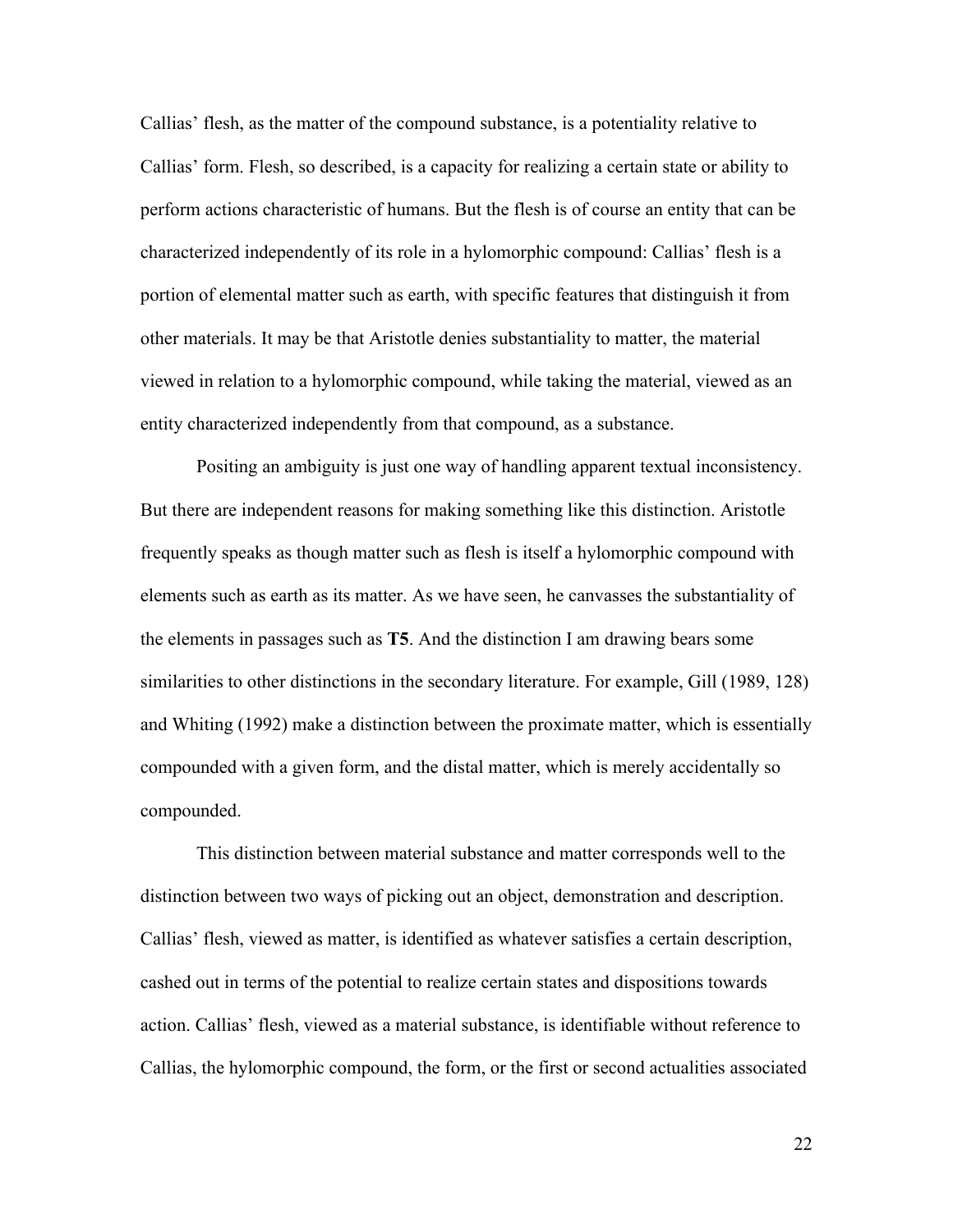with Callias' life activities. My suggestion is that the material substance is something which can be identified through demonstration. And to return to Robin Smith's observation, although I am unaware of the article used demonstratively, concatenated with a mass term, in Aristotle, the usage is available to him to pick out material substances.

Notice that the descriptive requirement restricts what material substance can realize the role of matter for a given compound. Jello makes for a poor knife. Do the requirements for realizing complex functions—such as those associated with human abilities—allow for a variety of materials to do the job? Perhaps. But perhaps not, and nothing I am saying here hinges on whether Aristotelian forms are multiply realizable. The point here is akin to the point made above about rigidified descriptions: satisfaction is a mode of identification different from ostension, even if there is no possibility of a different object satisfying the description. I discuss related issues in Corkum (2013).

There are alternative responses that could be made. For example, Quine (1960, 101) suggests that a mass term within a complex demonstrative is elliptical for an appropriate count noun. So, for example, 'this water' is equivalent to 'this body of water'. This approach would allow one to retain the requirement that a demonstratum has determinate individuation conditions. But the approach would have the disadvantage that an element is strictly speaking indemonstrable: the expression 'this water' is meaningful, but does not pick out the element so much as a determinate portion of the element. I doubt that the textual evidence is happily read in this way.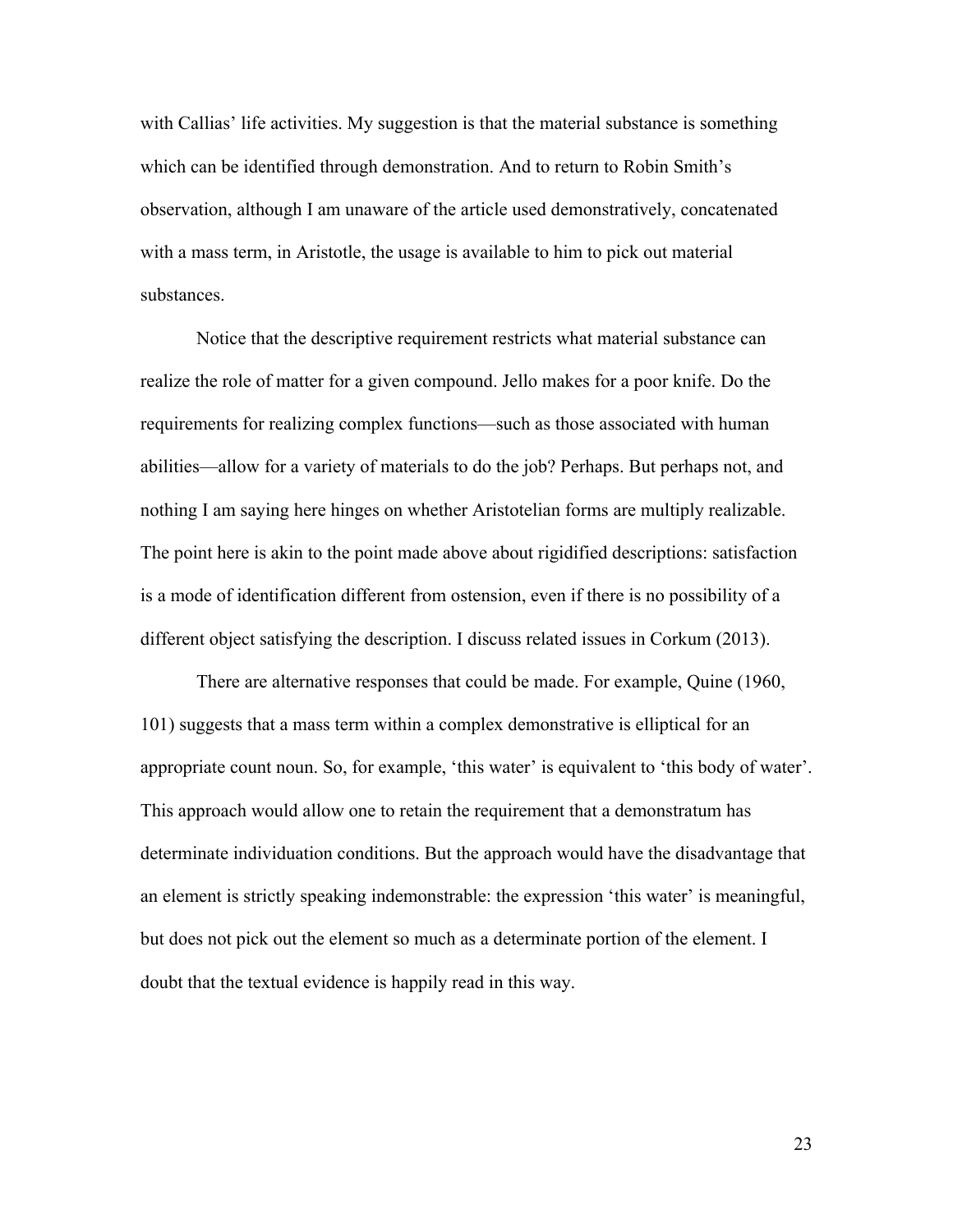Here's an objection to the claim that there are material substances, which I've heard in conversation. Aristotle holds that substances cannot have substances as proper parts:

**T17** It is impossible for a substance to be composed of substances present in it in acctuality. For what is in actuality two things cannot also be in actuality one thing, though a thing may be one and at the same time potentially two. (Metaph. 7.13 1039<sup>a</sup>3-6) ἔτι δὲ καὶ ὧδε δῆλον. ἀδύνατον γὰρ οὐσίαν ἐξ οὐσιῶν εἶναι ἐνυπαρχουσῶν ὡς ἐντελεχείᾳ: τὰ γὰρ δύο οὕτως ἐντελεχείᾳ οὐδέποτε ἓν έντελεχεία, άλλ' έὰν δυνάμει δύο ἦ, ἔσται ἕν

So, the objection continues, body parts and the elements out of which they are composed cannot be themselves substances.

In response, even if one takes the prohibition against substantial parts as excluding material substances as being parts of compound substances, one might nonetheless hold that the corresponding matter, which is not a substance, is a part. On this reading, compound substances are not mereologically composed by material substances, which are ostensively and independently identified entities, but by matter, which are whatever satisfies the salient description referencing the dispositions and activities of the compound substance. The former are actual substances; the latter, mere potentialities. And **T17** merely excludes actual substances from being parts of substances. This interpretative line would also make sense of passages where Aristotle appears to endorse the possibility that a substance could have substantial parts. For example Aristotle characterizes nonsubstantial items as present in a subject (in **T20**, discussed below). He then addresses a worry raised by this characterization in the following passage.

**T18** We need not be disturbed by any fear that we may be forced to say that the parts of a substance, being in a subject (the whole substance), are not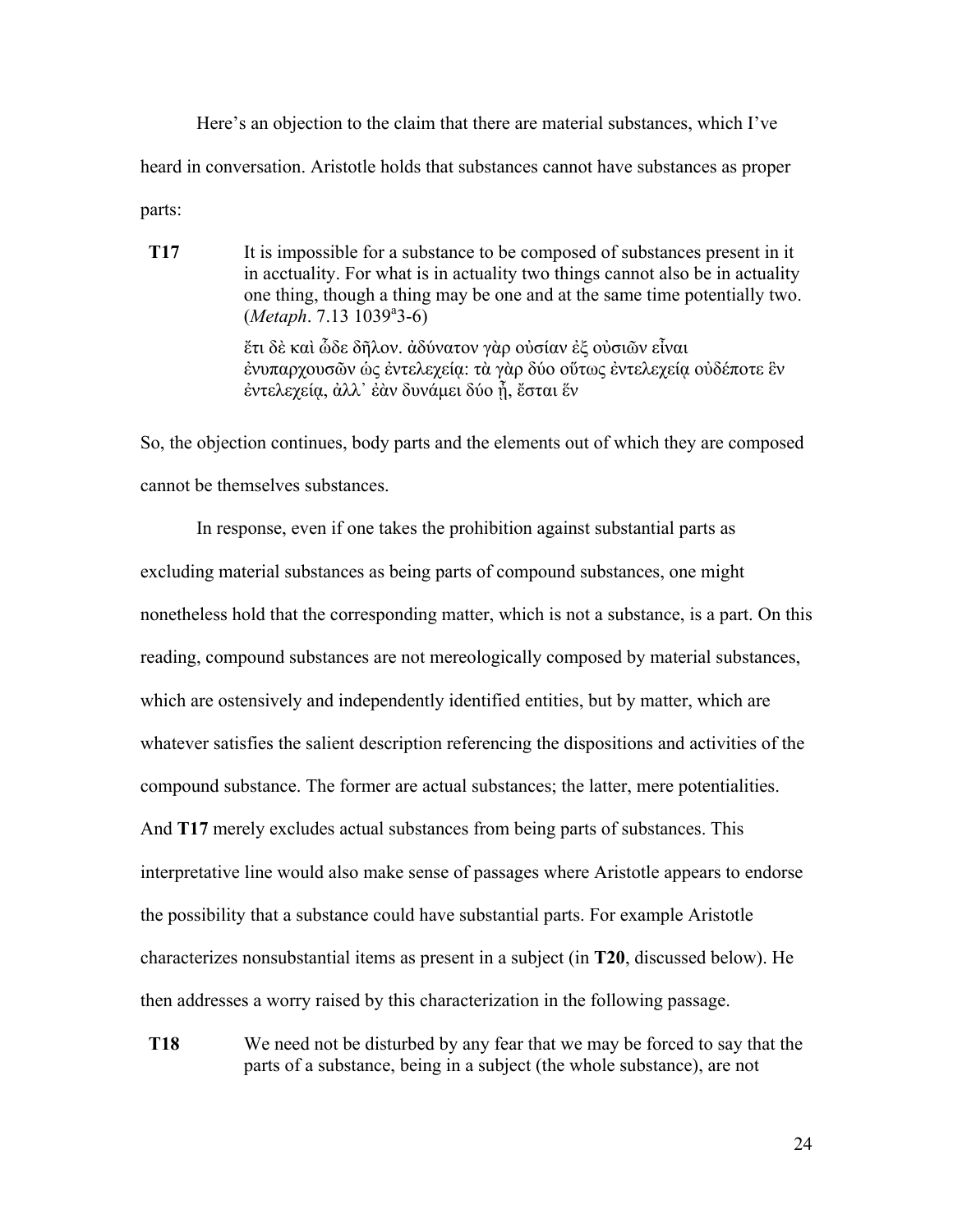substances. For when we spoke of things *in a subject* we did not mean things belonging in something as *parts*. (*Cat.* 5  $3<sup>3</sup>29-31$ )

µὴ ταραττέτω δὲ ἡµᾶς τὰ µέρη τῶν οὐσιῶν ὡς ἐν ὑποκειµένοις ὄντα τοῖς ὅλοις, µή ποτε ἀναγκασθῶµεν οὐκ οὐσίας αὐτὰ φάσκειν εἶναι• οὐ γὰρ οὕτω τὰ ἐν ὑποκειµένῳ ἐλέγετο τὰ ὡς µέρη ὑπάρχοντα ἔν τινι.

Here too we might read Aristotle as canvassing the thesis that there can be substantial parts of substances. But Aristotle may be allowing for the parts of a substance being identified as material substances. The interpretative move I am sketching, drawing on the distinction between material substances and matter, is thus consistent with the thesis that no substance has actual substantial parts.

Here's a second objection. As noted in §2, Aristotle canvasses the substantiality of elements and body parts in **T5** and elsewhere. But he goes on to reject that elements and body parts are substances:

**T19** It is clear that even of the things that are commonly thought to be substances the majority are potentialities. This applies both to the parts of animals, since none of them exist when separated (and when they are separated then too they are all as matter), and to earth and fire and air. For none of these is a unity, but as it were a heap, until they are concocted and some unity is formed from them. (*Metaph.*  $7.16 \, 1040^b$ 5-10) φανερὸν δὲ ὅτι καὶ τῶν δοκουσῶν εἶναι οὐσιῶν αἱ πλεῖσται δυνάµεις εἰσί, τά τε µόρια τῶν ζῴων (οὐθὲν γὰρ κεχωρισµένον αὐτῶν ἐστίν: ὅταν δὲ χωρισθῇ, καὶ τότε ὄντα ὡς ὕλη πάντα) καὶ γῆ καὶ πῦρ καὶ ἀήρ: οὐδὲν γὰρ αὐτῶν ἕν ἐστιν, ἀλλ᾽ οἷον σωρός, πρὶν ἢ πεφθῇ καὶ γένηταί τι ἐξ αὐτῶν ἕν.

Aristotle's reason for rejecting the substantiality of elements and body parts is that these are both mere potentialities: the latter lack genuine separability, and the former are mere aggregates. Compare the characterization of matter as potentially a this in **T14**. I read **T19** as rejecting that elements and body parts are substances when considered as matter, not when considered as material substances. But others take Aristotle to be denying substantiality altogether to elements and body parts. Sokolonski (1970), for example,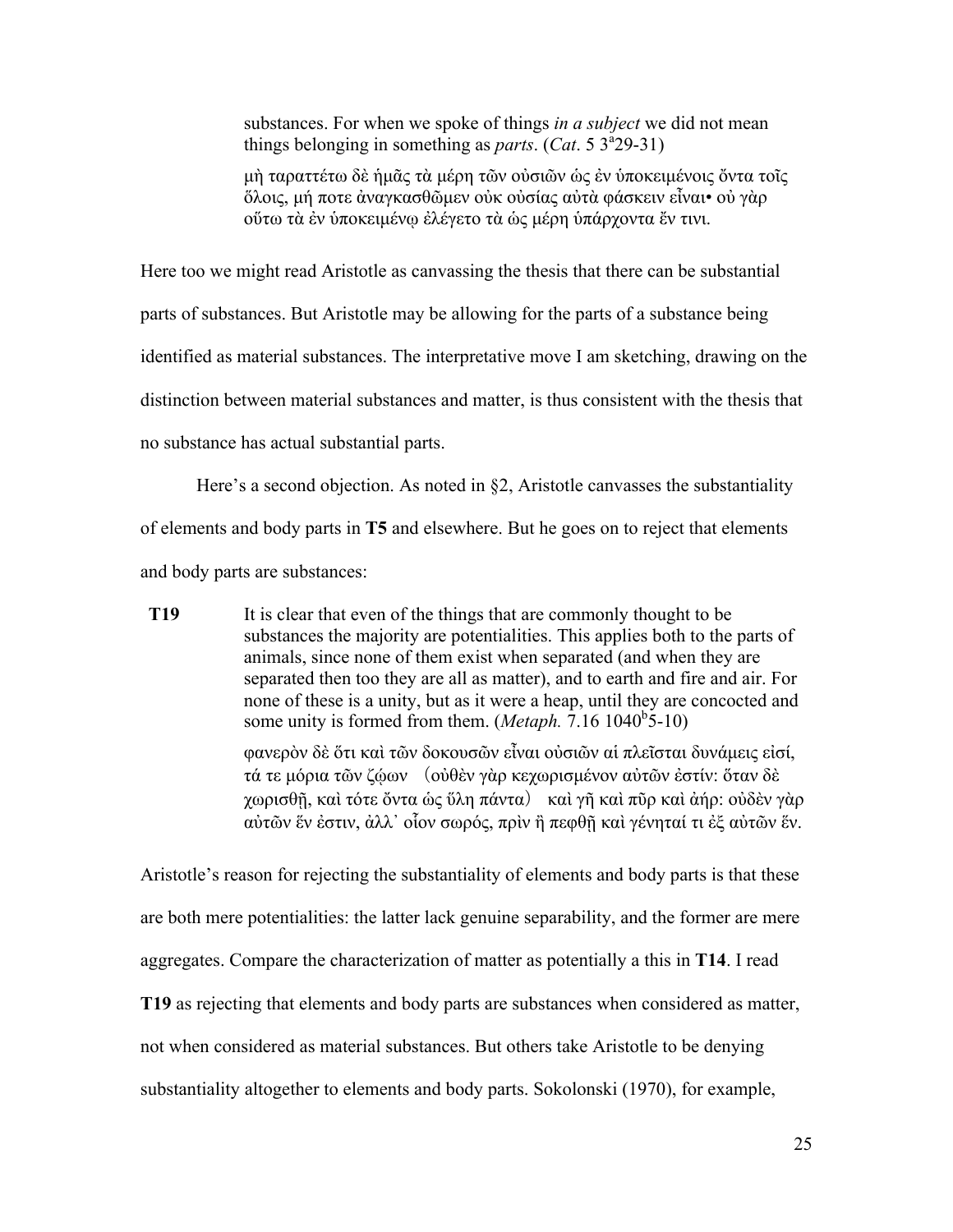holds that Aristotle rejects that these are substances since, although they exhibit one kind of unity—namely, continuous extension—they lack the kind of unity required by substances—namely, that they be separate and thises. As mentioned above, Sokolonski (1970, 282) takes the *tode ti* locution to identify an entity which can be picked out from its environment as a discrete entity. Although I have an available response—Aristotle denies demonstrability only of matter, not material substances—Sokolonski raises an issue that might be formulated as an objection to this move.

We might view as a requirement for direct demonstration that the referent have determinate individuation conditions. For the act of demonstration requires that we pick an object out from its environment. As stuff, elements lack individuation conditions and so cannot be narrowly demonstrated. Since Aristotle occasionally characterizes material as *tode ti*, the objection might continue, the expression cannot concern demonstration.

Here's a response. There are several criteria for substancehood, and elements may exhibit demonstrability while failing to meet other criteria. Although Aristotle arguably questions whether material substances are full fledged substances, he occasionally characterizes elements as demonstrable and asserts that they lack individuation conditions. Notice that **T19** does not deny that an element is a *tode ti*. The weight of the evidence suggests that Aristotle would deny that demonstration generally requires individuation conditions. And indeed, I doubt that demonstration generally requires individuation conditions. I can demonstrate the element water by pointing to an indeterminate portion of it. Demonstration merely requires identity conditions.<sup>4</sup>

 <sup>4</sup> Thanks to Chris Frey for pressing me on this point.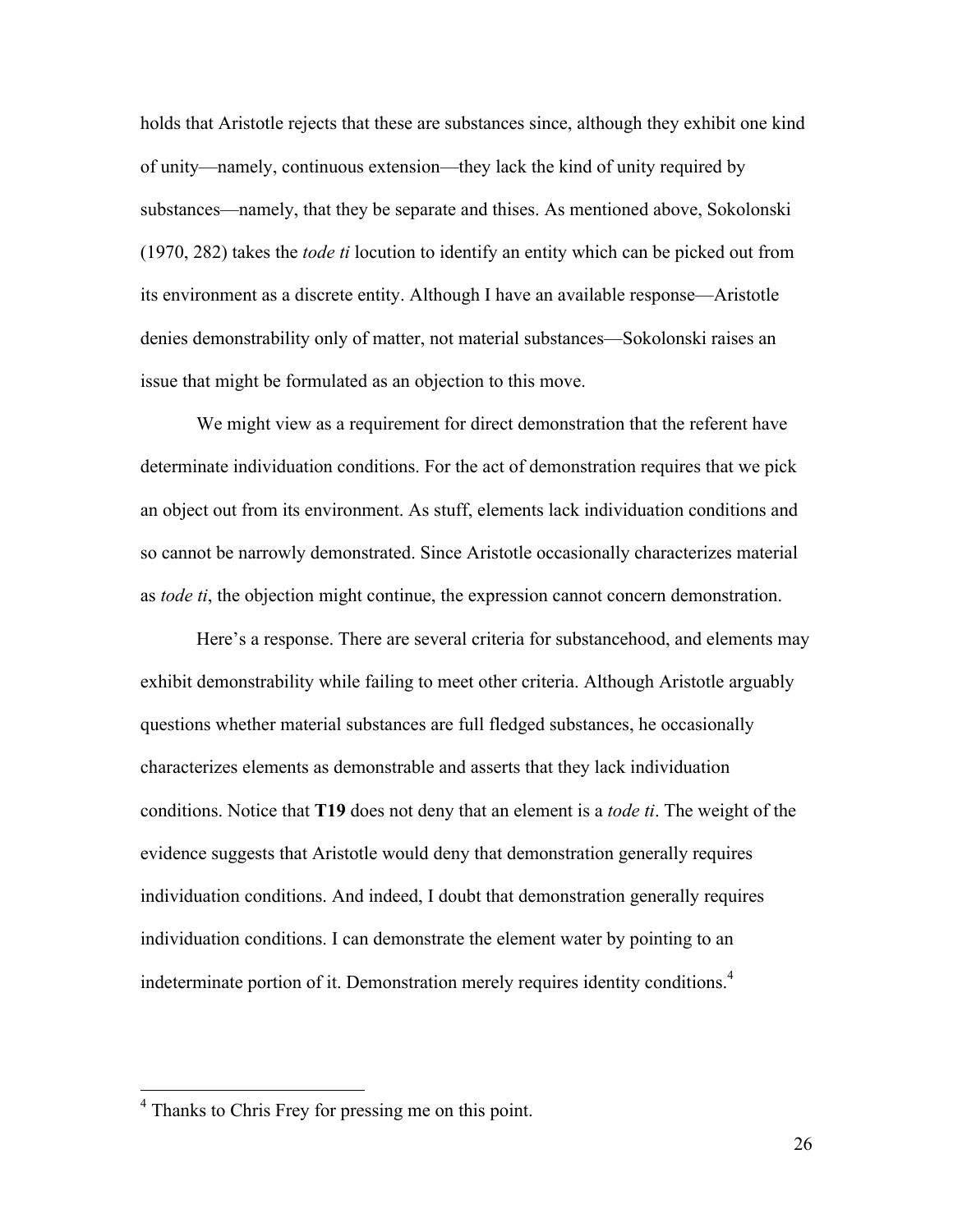Let me sum up this section. I have mooted a distinction between material substances and matter, so to handle the mixed textual evidence for whether Aristotle holds that material is demonstrable. I cannot develop a full defense of the distinction here, but I hope to have offered some initial support for the distinction and its application.

5

I turn to the second of our two interpretative issues. Aristotle is sometimes taken to be endorsing the view that an individual is *tode ti*, whether an individual substance or a nonsubstantial individual. I have offered something of an argument against the view that nonsubstantial individuals are demonstrable: Aristotle views individuals as demonstrable but denies demonstrability of nonsubstances; taken together, the evidence suggests that only individual substances can be demonstrated. Of course, this conclusion can be resisted, if one views the denial of demonstrability of nonsubstances to exclude only nonsubstantial universals. I see no reason to read the relevant passages in this restricted way. But let's look more closely at nonsubstantial individuals, to see if there is any positive evidence for taking them to be demonstrable.

As a rough and ready formulation, call a property *recurrent* if it can be possessed by more than one object, and *nonrecurrent* if it can be possessed by at most one object. Scholarly debate over whether nonsubstantial individuals are recurrent or nonrecurrent has focused on the interpretation of Aristotle's characterization in the following passage of nonsubstantial individuals as being *present in* a subject.

**T20** Of things there are… some are in a subject but are not said of any subject. (By 'in a subject' I mean what is in something, not as a part and cannot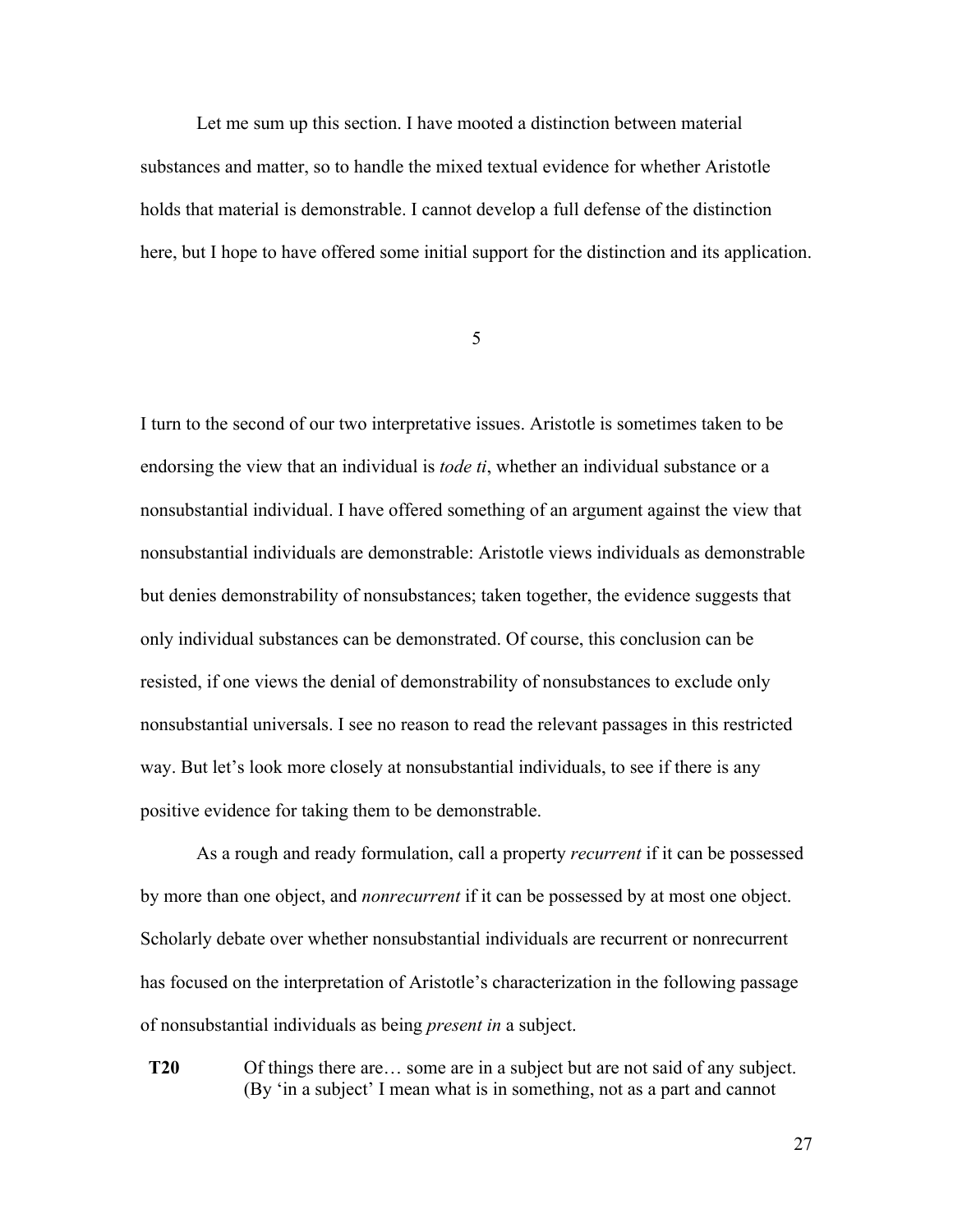exist separately from what it is in.) For example, the individual knowledge-of-grammar is in a subject, the soul, but is not said of any subject; and the individual white is in a subject, the body (for all colour is in a body), but is not said of any subject.  $(Cat. 2 1^220-24)$ .

Τῶν ὄντων … τὰ δὲ ἐν ὑποκειµένῳ µέν ἐστι, καθ' ὑποκειµένου δὲ οὐδενὸς λέγεται, —ἐν ὑποκειµένῳ δὲ λέγω ὃ ἔν τινι µὴ ὡς µέρος ὑπάρχον ἀδύνατον χωρὶς εἶναι τοῦ ἐν ᾧ ἐστίν,— οἷον ἡ τὶς γραµµατικὴ ἐν ὑποκειµένῳ µέν ἐστι τῇ ψυχῇ, καθ' ὑποκειµένου δὲ οὐδενὸς λέγεται, καὶ τὸ τὶ λευκὸν ἐν ὑποκειµένῳ µέν ἐστι τῷ σώµατι, —ἅπαν γὰρ χρῶµα ἐν σώµατι,— καθ' ὑποκειµένου δὲ οὐδενὸς λέγεται.

This is the passage mentioned in connection with **T18** in the previous section. I have

argued in Corkum (2009) that **T20** is neutral on the question of recurrence.

Devereaux (1993) makes the innovative move of drawing on **T1** to support the

view that nonsubstantial individuals are nonrecurrent. Devereux holds that **T1** establishes

that being indivisible and numerically one is a sufficient condition for being *tode ti*. The

characterization of nonsubstantial individuals as 'indivisible and numerically one' (*ta* 

*atoma kai hen aristhmôi*) first occurs in the following passage:

**T21** Things that are indivisible and numerically one are, without exception, not said of any subject, but there is nothing to prevent some of them from being in a subject—the individual knowledge-of-grammar is one of the things in a subject.  $(Cat. 2 1<sup>b</sup>6-9)$ 

> ἁπλῶς δὲ τὰ ἄτοµα καὶ ἓν ἀριθµῷ κατ' οὐδενὸς ὑποκειµένου λέγεται, ἐν ὑποκειµένῳ δὲ ἔνια οὐδὲν κωλύει εἶναι• ἡ γὰρ τὶς γραµµατικὴ τῶν ἐν ὑποκειµένῳ ἐστίν.

So Devereux holds that nonsubstantial individuals are thises. As thises, **T1** establishes that such items are not said of more than one subject. And so nonsubstantial individuals are nonrecurrent.

However, this reading of **T1** is controversial. Sharma (1992: 311) offers an alternative reading according to which, to confirm that a primary substance is a *this*, Aristotle only mentions that it is indivisible and numerically one because he takes it as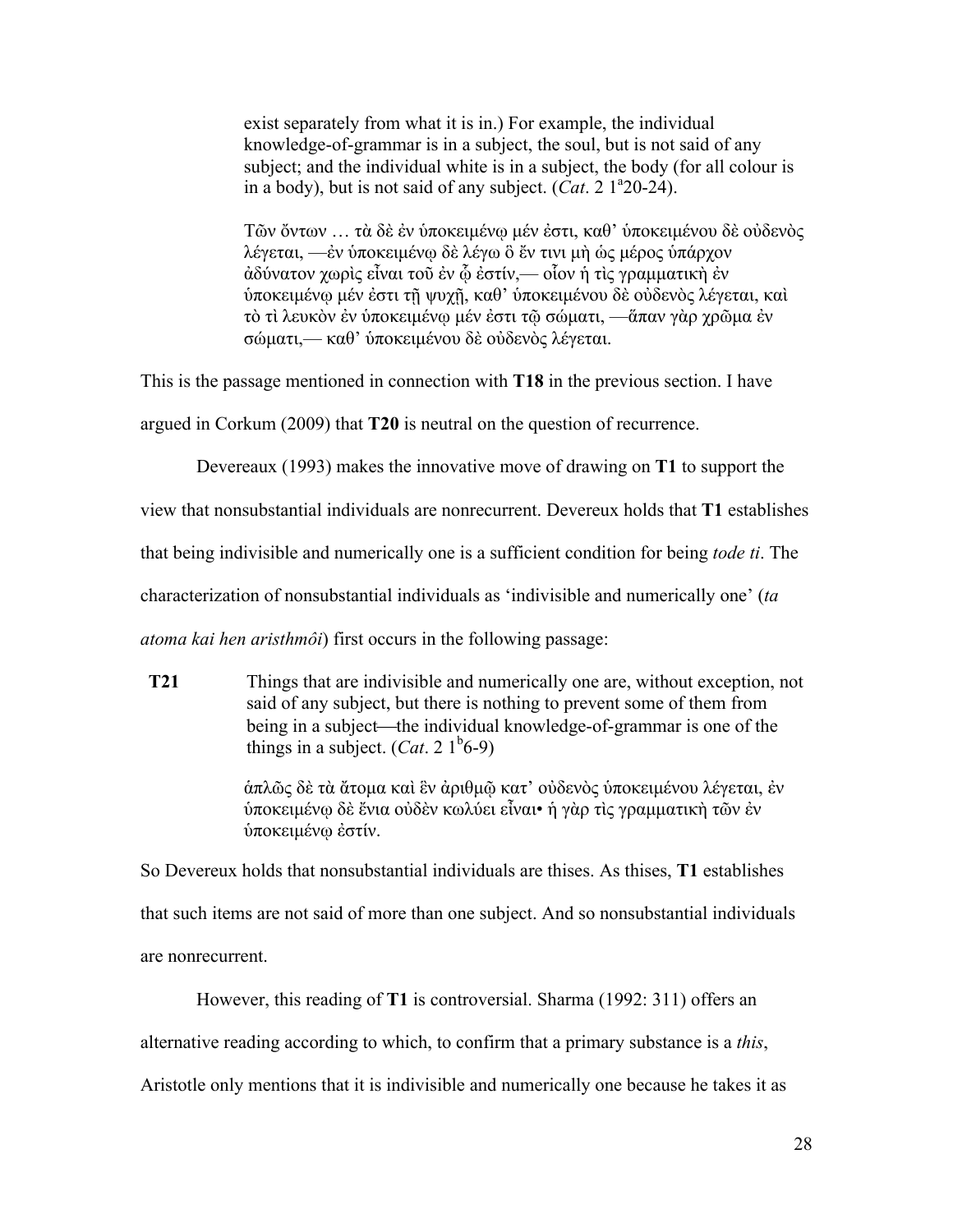agreed that no substance is present in a subject. If this were a tacit assumption in the passage, then the status of primary substances as ultimate subjects of predication can be established solely by contrasting them secondary substances, which of course are not numerically one. So from the context **T1**, Aristotle's claim is merely that indivisible and numerically one *substances* are demonstrable. It may be that being indivisible, numerically one and substantial are jointly sufficient and separately each necessary to be demonstrable. If so, then passages such as **T1** are consistent with the ascription to Aristotle of the views that individual substances are demonstrable but universal substances, nonsubstantial universals and nonsubstantial individuals are indemonstrable.

Let me close this section with a speculative comment. I have contrasted demonstration and description as two ways of picking out an object—two ways of picking out the same object. I am attracted to the view that nonsubstantial individuals *just are* individual substances, insofar as they satisfy a description. Callias' individual paleness is Callias as the satisfier of the description corresponding to the predication '… is pale'. Notice that on this interpretation, nonsubstantial individuals are indeed nonrecurrent. But they are not for this reason *tropes*. Trope theorists tend to view concrete particulars as composed of tropes, and Aristotle explicitly denies this in **T20** or at least, he denies that individual substances are *mereologically* composed of nonsubstantial individuals. But moreover, tropes are particular properties distinct from individual substances, and on this line of interpretation, nonsubstantial individuals are not entities over and above individual substances. If this line of interpretation is correct, then the ontology of the *Categories* is generated from the stock of individual substances and two intuitive ways of picking them out—through demonstration or through description.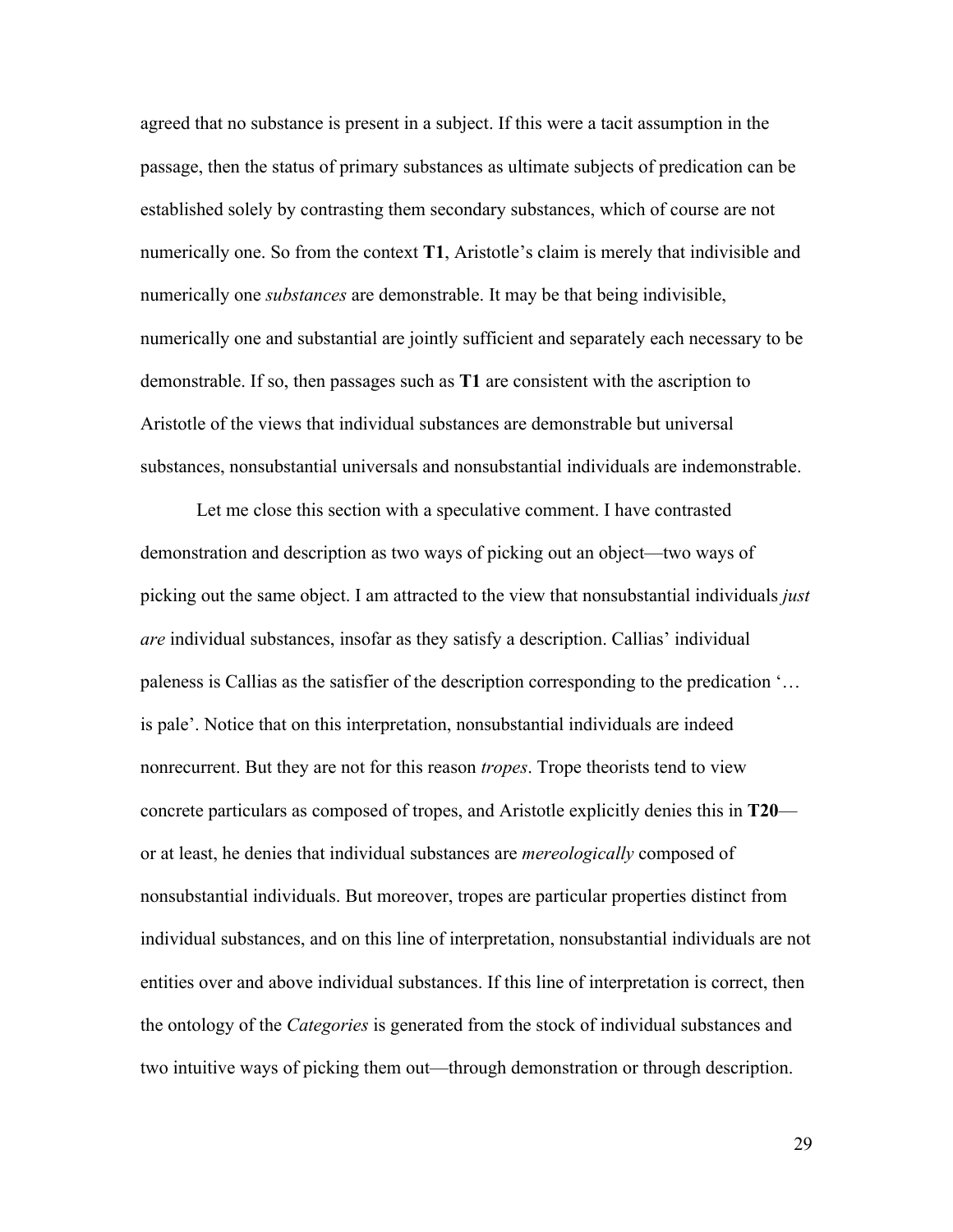As a result, the Aristotelian ontology is considerably less inflationary than it may appear to be.

6

Let me sum up. In §1, I have followed the standard reading of *tode ti* as entailing the demonstrability of its referents. In §2, I gave a preliminary argument that *tode ti* picks out individual substances, essences or forms: the reading makes the best sense of the textual evidence.

The second argument of the paper draws on our best understanding of demonstratives to contrast reference through ostension and reference through the satisfaction of a description. In §3 I sketch this distinction and its application to both Aristotle and Plato. I have neither offered nor ascribed to Aristotle a fleshed out theory of demonstration, but the pre-theoretic distinction between demonstration and description is reasonably clear. To handle the objection that items other than individual substances, essences or forms ought to be taken as demonstrable, I drew a distinction between direct and indirect demonstration. These two kinds of demonstration have distinct success conditions. The former relies solely on an act of ostension; the latter involves speaker intention to pick out an item other than that directly demonstrated.

To resolve the mixed picture Aristotle presents on the demonstrability of matter, in §4 I distinguish material substances from matter. Material substances can be identified through ostension. But matter is whatever satisfies a certain description drawn in terms of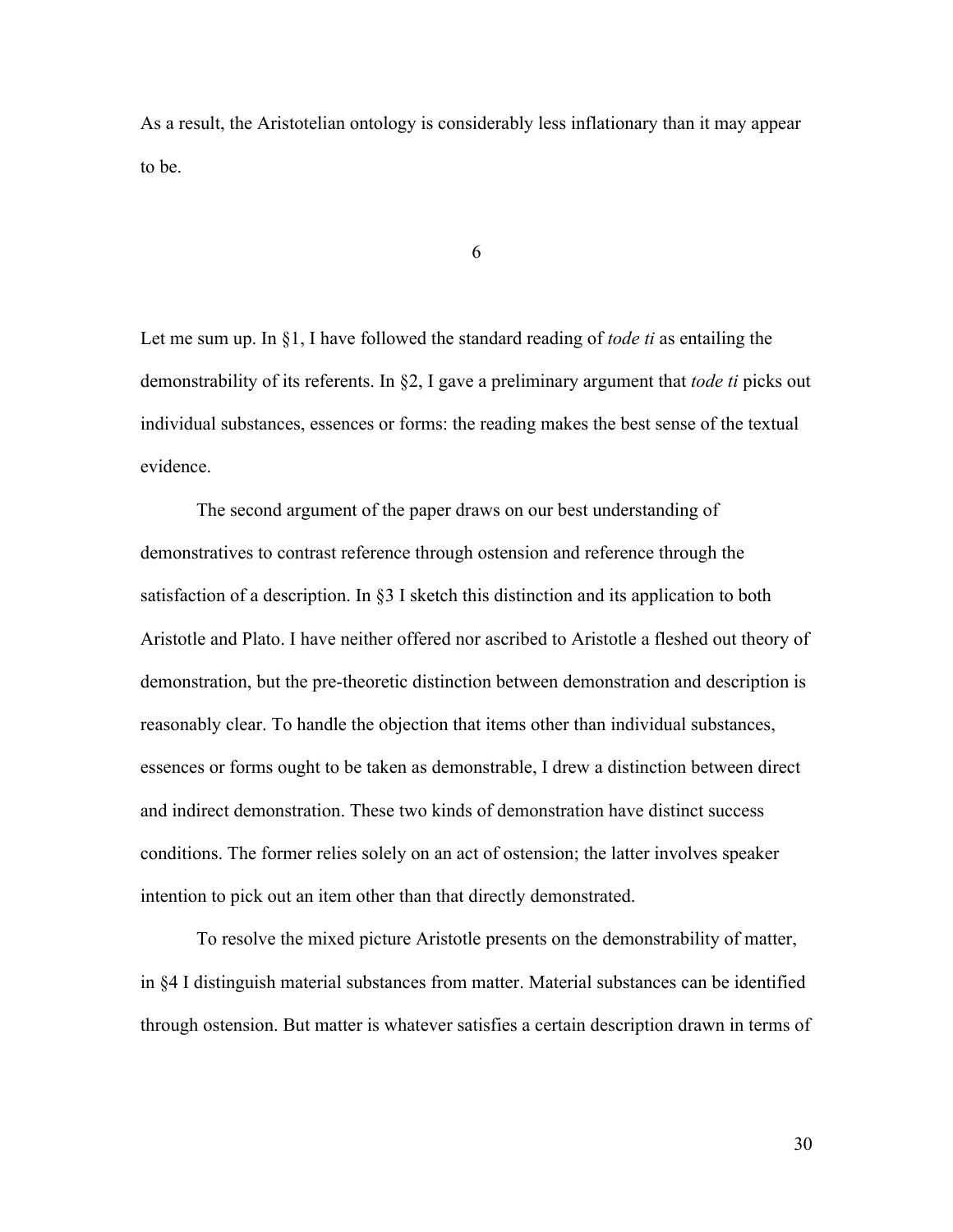the dispositions and activities of the compound substance. And in §5 I made a few brief remarks defending the indemonstrability of nonsubstantial individuals.

In what is perhaps the most controversial move of the paper, I view the distinctions between being *tode ti*, on the one hand, and being *toinde* or *poion ti*, on the other; between essence, on the one hand, and *propria* and accident, on the other; between being an individual substance, on the one hand, and being a universal, a nonsubstance or matter, on the other—as all partly constituted by a distinction among ways of *identifying* an entity, and not by a distinction among *kinds* of entities. The move makes the Aristotelian ontology parsimonious. There is both material substances and matter, but these are not distinct classes of object: matter just is a material substance identified descriptively. So too nonsubstantial individuals are not distinct objects over and above individual substances, but alternative ways of identifying these substances. These suggestions would be controversial, and I will have to leave detailed discussion for another occasion.

## **Works Cited**

Akrill, J. L. 1963. *Aristotle's* Categories *and* De Interpretatione. *Translated with Notes and Glossary.* Clarendon Aristotle Series. Oxford: OUP.

Aygün, O. 2017. *The Middle Included: Logos in Aristotle*. Northwestern University Press.

Barnes, J. 2002 *Aristotle* Posterior Analytics. *Translated with a Commentary*. Second edn. Clarendon Aristotle Series. Oxford: OUP.

Bostock, D. 1994 *Aristotle* Metaphysics *Books Zeta and Eta. Translated with a Commentary*. Clarendon Aristotle Series. Oxford: OUP.

Burnyeat, M. 2001 *A Map of* Metaphysics *Zeta*. Pittsburgh: Mathesis Publications.

Corkum, P. 2009 "Aristotle on Nonsubstantial Individuals." *Ancient Philosophy* 29: 289- 310.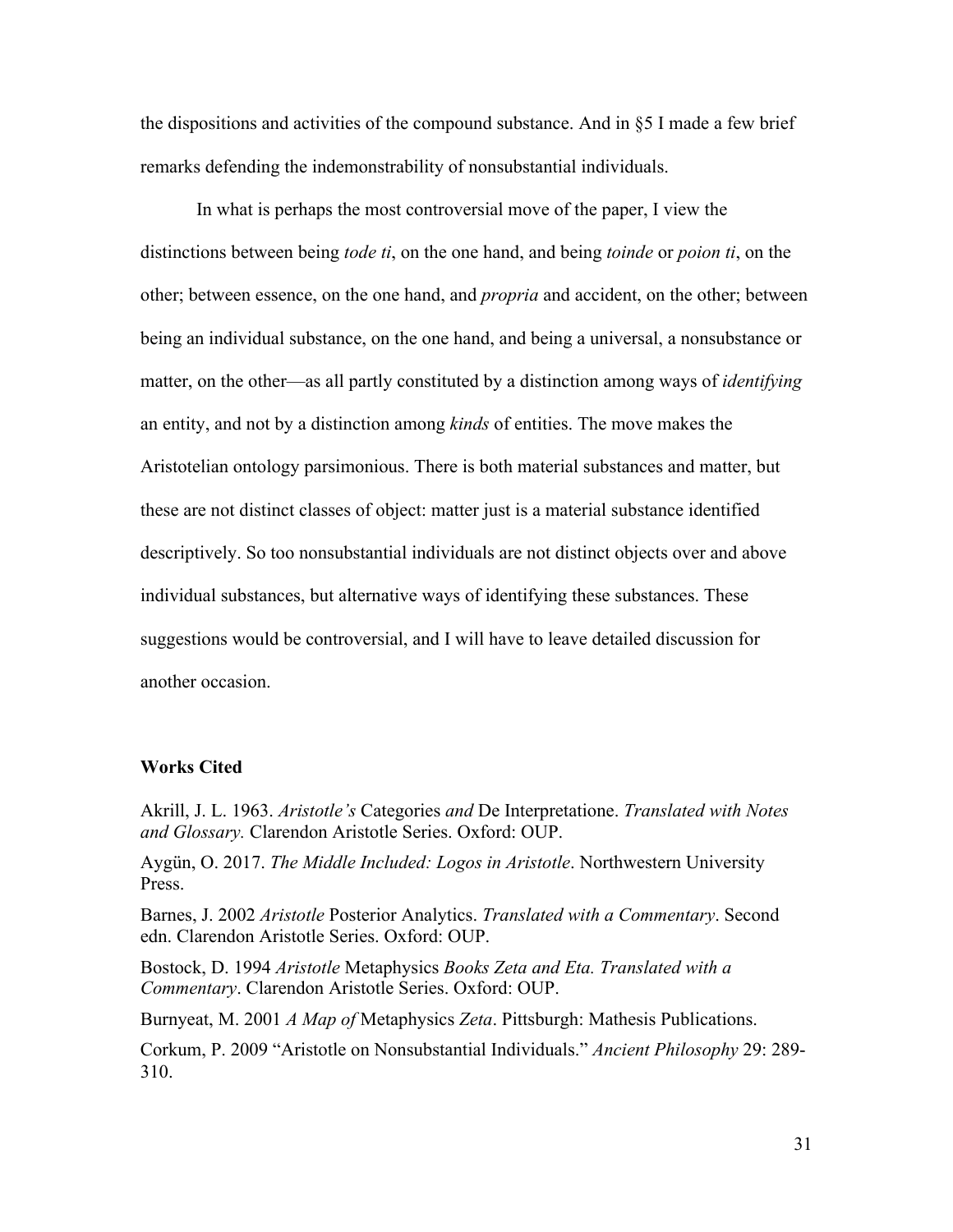–––. 2013 "Critical Notice of Michail Peramatzis, *Priority in Aristotle's Metaphysics*, Oxford University Press, 2011" *Canadian Journal of Philosophy* 43:136-56.

Devereux, D. 1992 'Inherence and Primary Substance in Aristotle's Categories' *Ancient Philosophy* 12: 113–31.

Fine, G. 1982 "Owen, Aristotle, and the Third Man" *Phronesis* 27: 13-33.

–––. 1993 On Ideas: *Aristotle's Criticism of Plato's Theory of Forms.* Oxford: OUP.

Furth, M. 1978 "Transtemporal Stability in Aristotelian Substances" *The Journal of Philosophy* 75:624-646.

Gill, M. L. 1989 *Aristotle on Substance: The Paradox of Unity*. Princeton: Princeton University Press.

Granger, H. 1980 "A Defense of the Traditional Position concerning Aristotle's Non-Substantial Particulars" *Canadian Journal of Philosophy* 10: 593-606.

Hamlyn, D. W. 1968 *Aristotle's* De Anima *Books II, III. Translated with Introduction and Notes*. Clarendon Aristotle Series. Oxford: OUP.

Irwin, I 1997 "Aristotelian Substances and Stoic Subjects" *Revue Internationale de Philosophie*, 51:397-415.

Kaplan, D. 1989a. "Demonstratives," in Almog, J., Perry, J. and Wettstein, H., 1989. *Themes from Kaplan*, Oxford: Oxford University Press, pp. 481–563.

–––. 1989b. "Afterthoughts," in Almog, J., Perry, J. and Wettstein, H., 1989. *Themes from Kaplan*, Oxford: Oxford University Press, pp. 565–614.

Kung, J. 1981 "Aristotle on Thises, Suches and the Third Man Argument" *Phronesis* 26: 207-247.

Lear, J. 1980 "Aristotelian Infinity" *Proceedings of the Aristotelian Society* 80:187-210.

Loux, M. 1984 "Ousia: A Prolegomenon to Metaphysics Z and H" *History of Philosophy Quarterly* 1:241-265.

Menn, S. 1995 "Metaphysics, Dialectic and the Categories" *Revue de Métaphysique et de Morale* 3:311-337.

Owens, J. 1978 *The Doctrine of Being in the Aristotelian Metaphysics*. Third Edn. Toronto: Pontifical Institute of Mediaeval Studies.

Owen, G. E. L. 1979 "The Presidential Address: Particular and General" *Proceedings of the Aristotelian Society* 79: 1-21.

Patzig and Frede 1988 *ARISTOTELES "METAPHYSIK Z": TEXT, UBERSETZUNG UND KOMMENTAR*. Munich: Verlag C. H. Beck.

Quine, W.V.O. 1960 *Word and Object*. NY: MIT Press.

Sharma, R.1997 'A New Defense of Tropes? On Categories 3b10-18' Ancient *Philosophy*17:309–15.

Smith, J. A. 1921 "Tode ti in Aristotle" *Classical Review* 35:19.